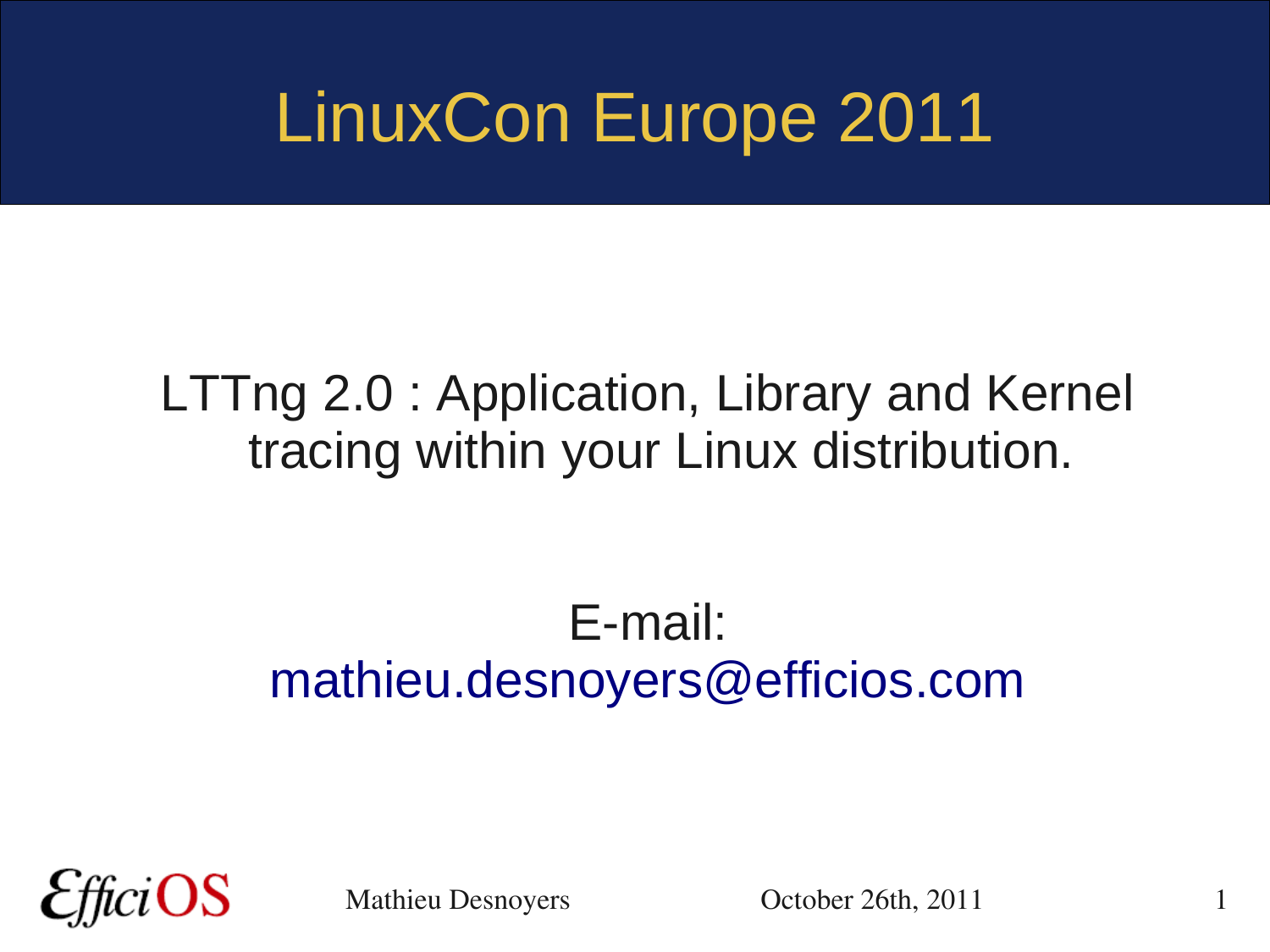#### > Buzzword compliant !

- LTT: Linux Trace Toolkit
- "ng" : Next Generation
- 2.0 !

# **LTTng 2.0 !**

• All we miss is a recursive acronym. ;)

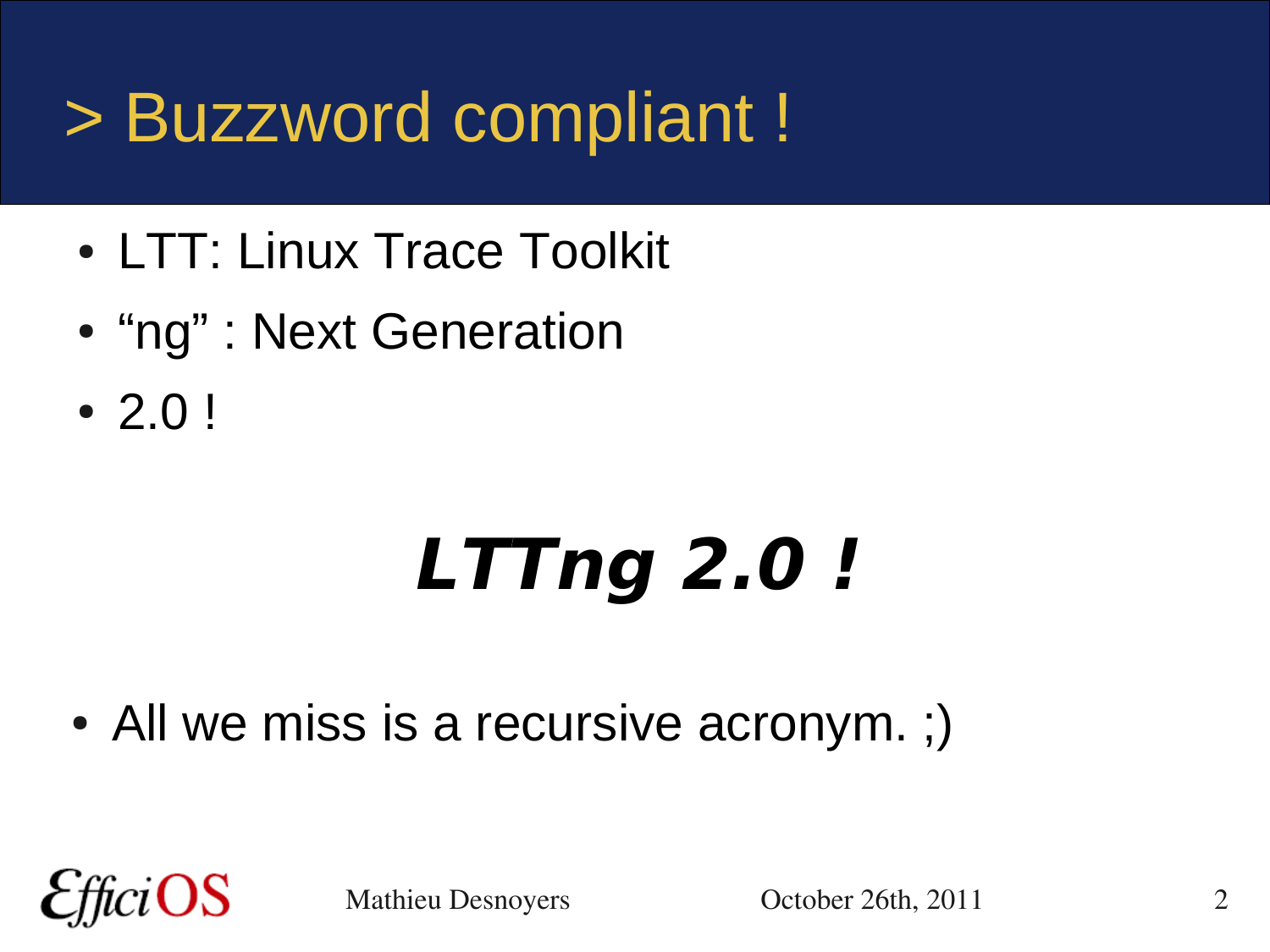#### > Presenter

- Mathieu Desnoyers
- EfficiOS Inc.
	- [http://www.efficios.com](http://www.efficios.com/)
- Author/Maintainer of
	- LTTng, LTTng-UST, Babeltrace, LTTV, Userspace **RCU**

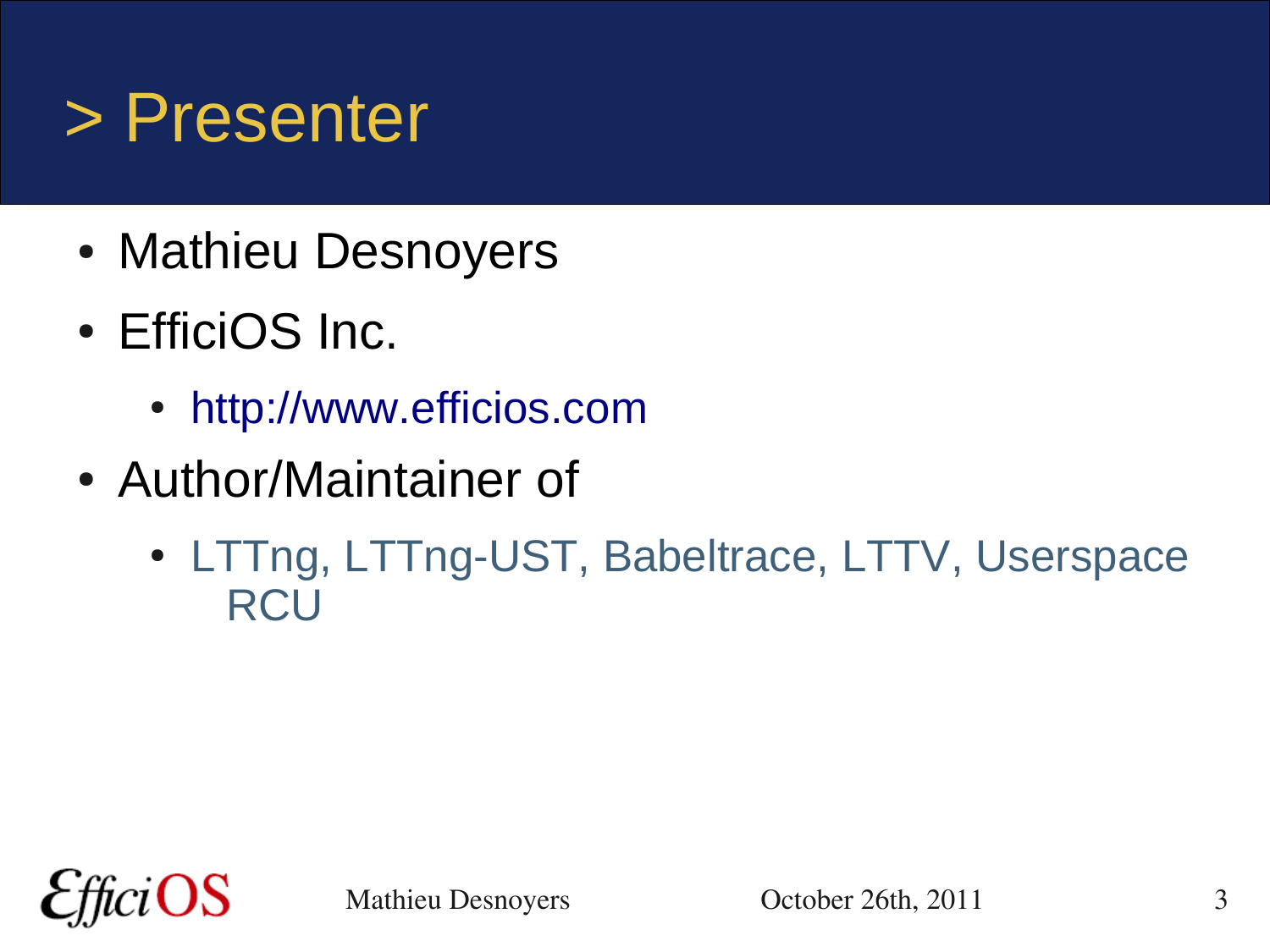#### > Benefits of low-impact tracing in a multi-core world

- Understanding interaction between
	- Kernel
	- Libraries
	- Applications
	- Virtual Machines
- Debugging
- Performance tuning
- Monitoring

OS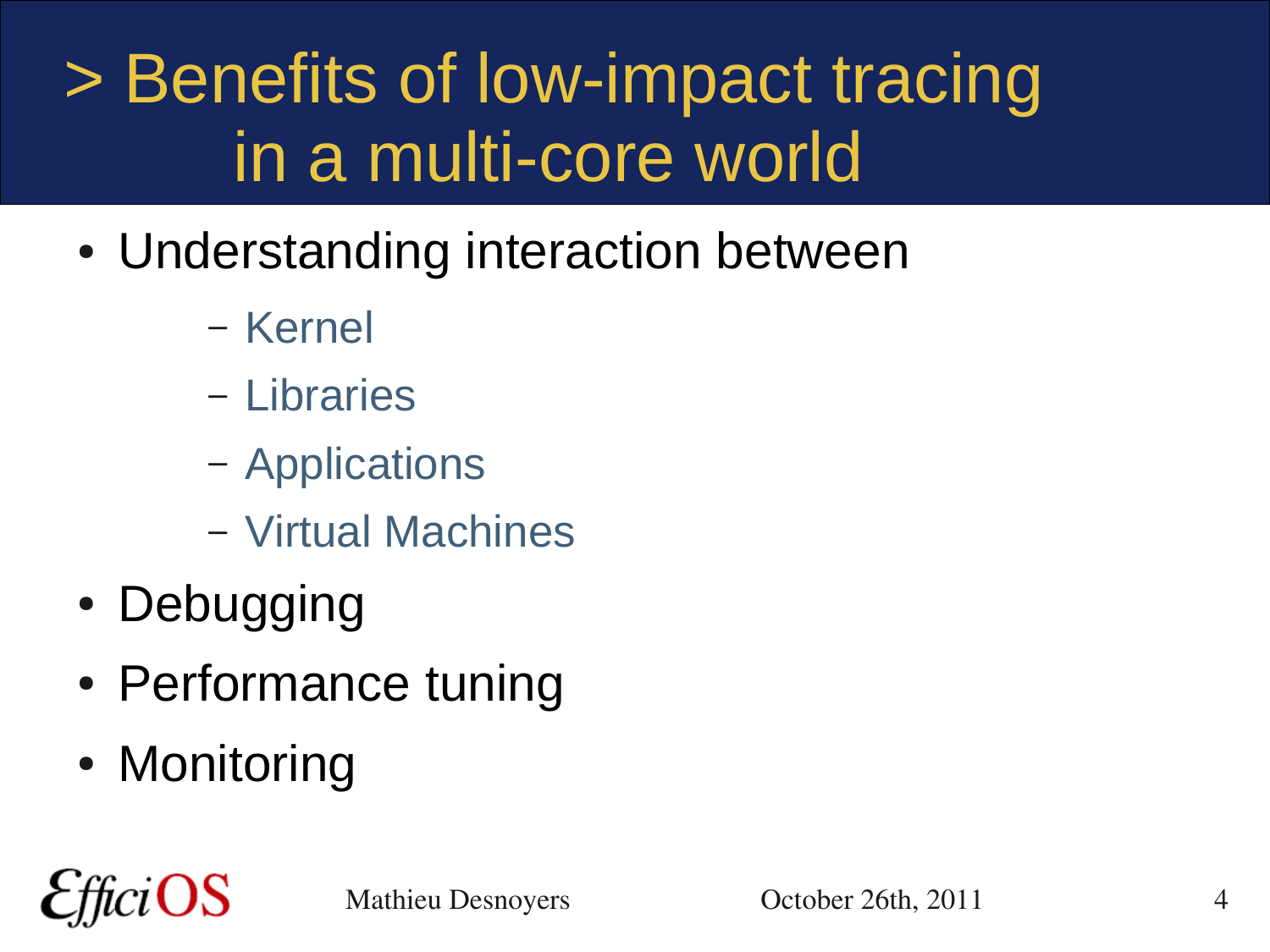#### > Tracing use-cases

- Telecom
	- Operator, engineer tracing systems concurrently with different instrumentation sets.
	- In development and maintenance phases.
- Embedded

OS

- System development, maintenance of deployed systems.
- Server/Desktop software
	- Qemu/KVM, MariaDB.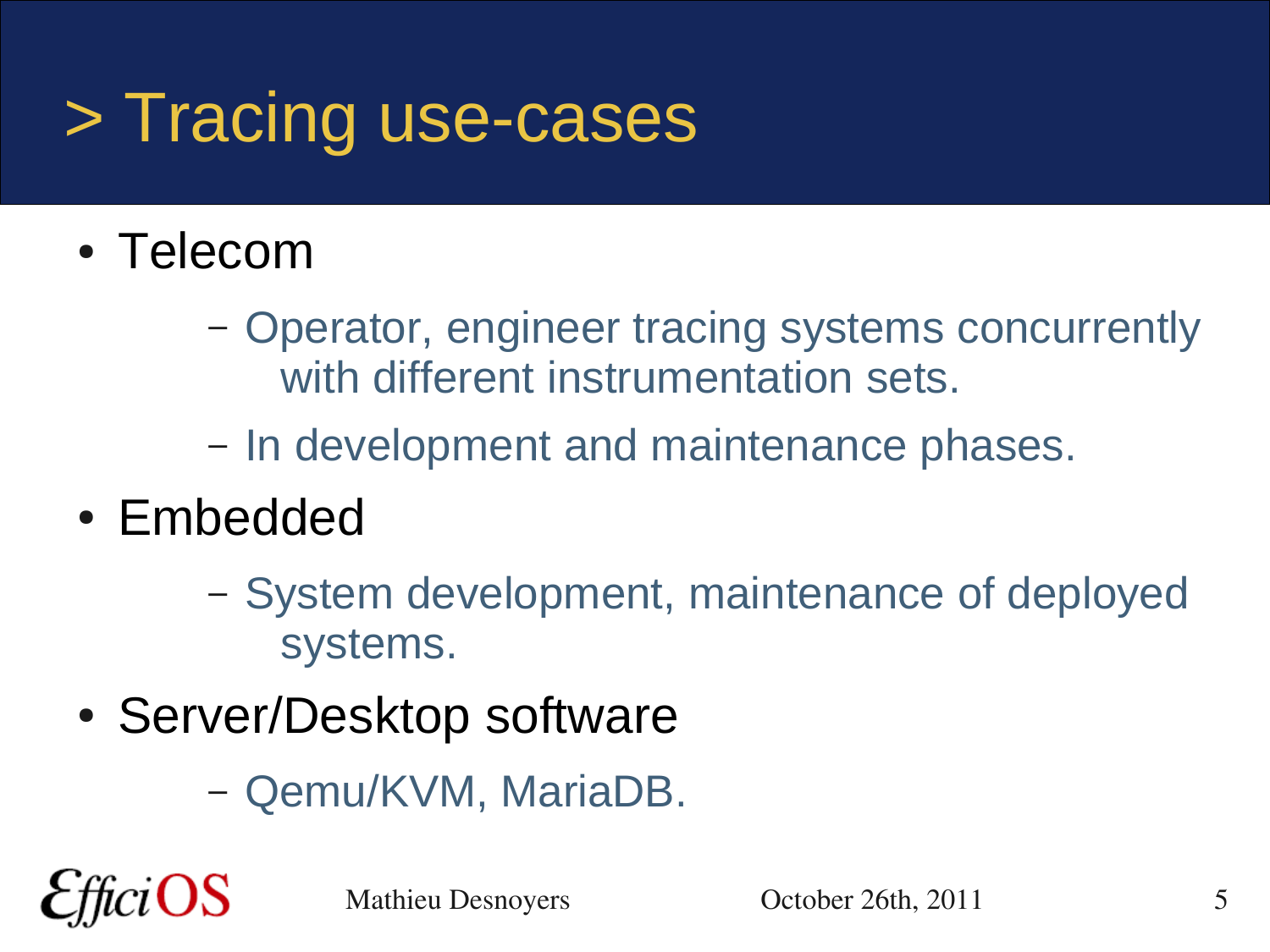## > Why do we need a LTTng 2.0 ?

- Need more flexible trace data layout format
	- Introduce Common Trace Format (CTF)
- Introduction of user-space tracing (UST)
	- Leverage common control infrastructure for kernel and user-space tracing
	- Simplification of the kernel-level infrastructure
- Need more flexible ring buffer
	- Snapshot, mmap and splice, global and percpu, kernel and user-space, configurable crash dump support.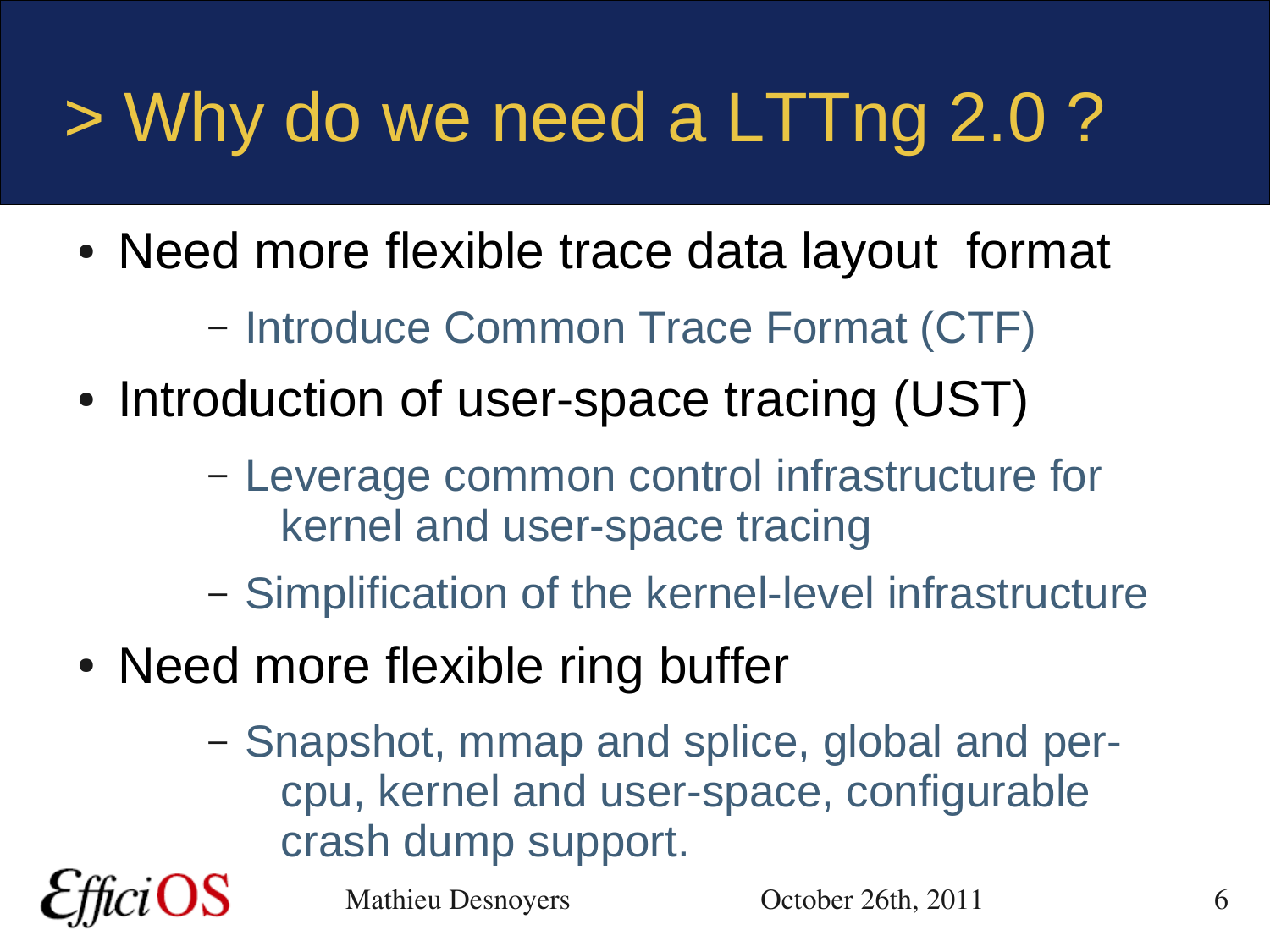### > LTTng 2.0 Toolchain Overview

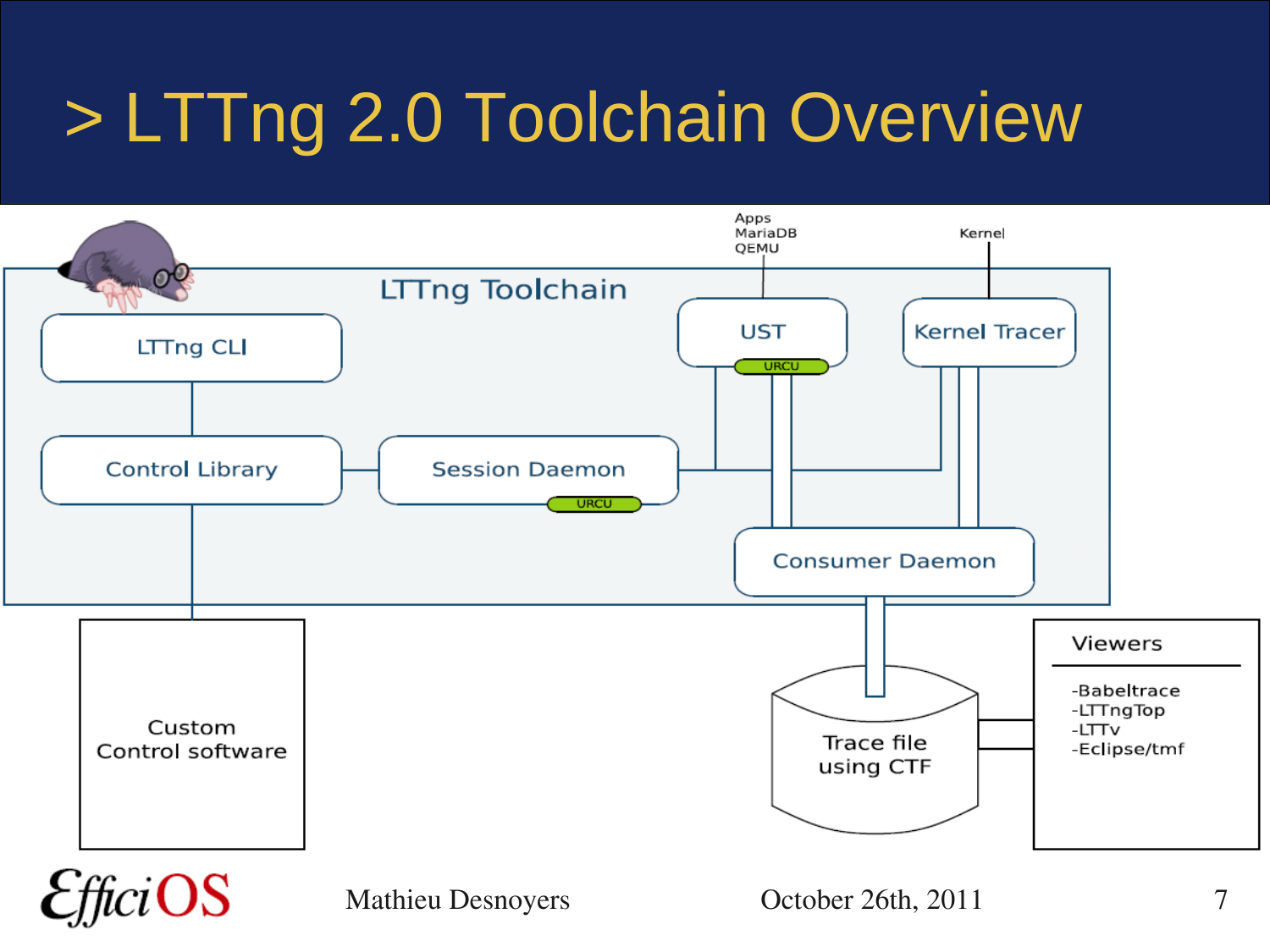# > LTTng 2.0 Tracing Session

- Multiple domains:
	- Kernel, User-space
	- Eventually: Hypervisor, multiple hosts
- Controlled through same UI/API:
	- lttng -k ...
	- lttng -u …

OS

- Correlation across domains (common time-line)
- Viewed by pointing trace viewer to the top-level trace collection directory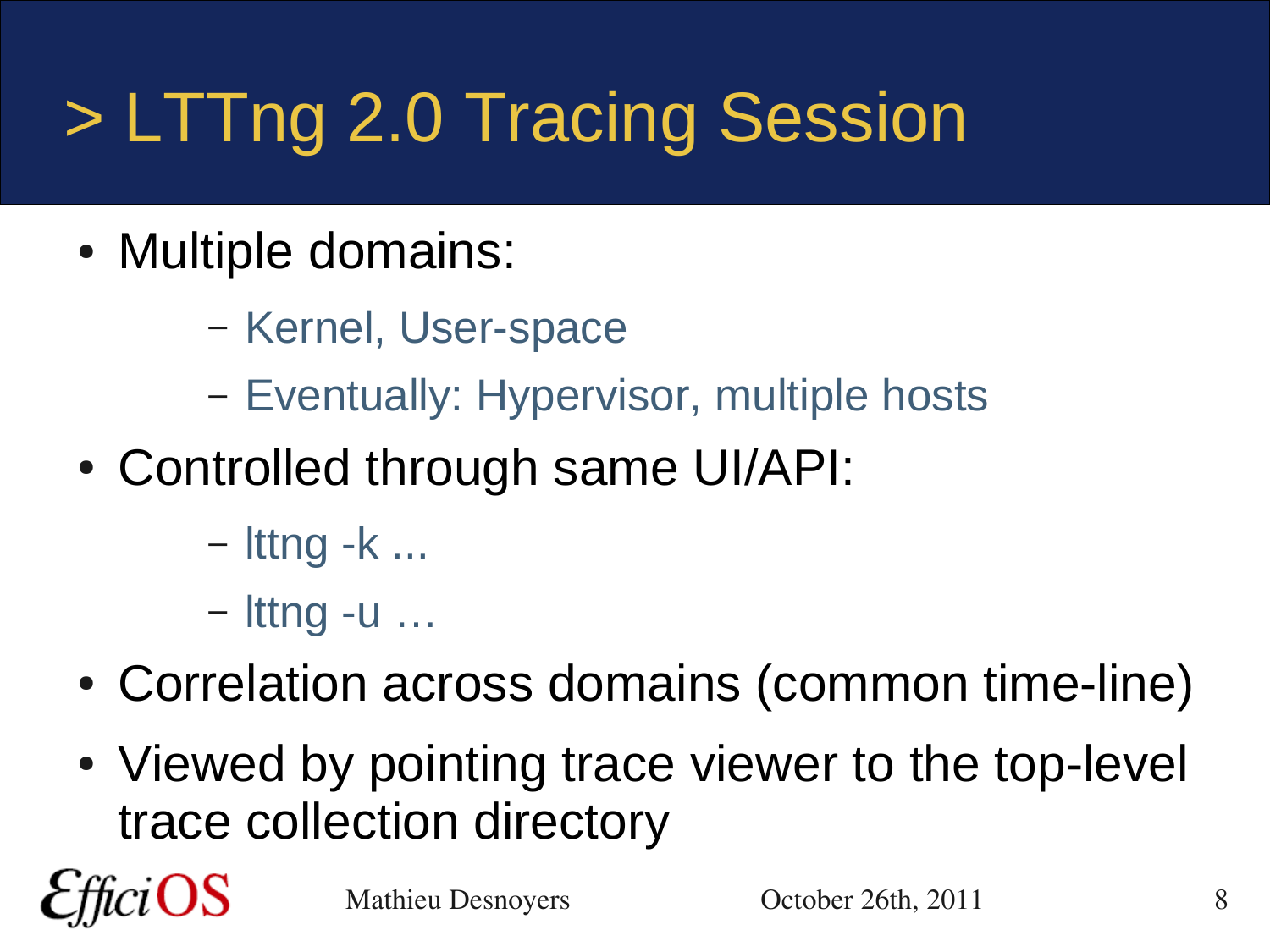### > LTTng 2.0 Kernel Tracer

- Build against a vanilla or distribution kernel, without need for additional patches,
- Tracepoints, Function tracer, Perf CPU Performance Monitoring Unit (PMU) counters, kprobes, and kretprobes support,
- Supports multiple tracing sessions, flight recorder mode, snapshots, ...

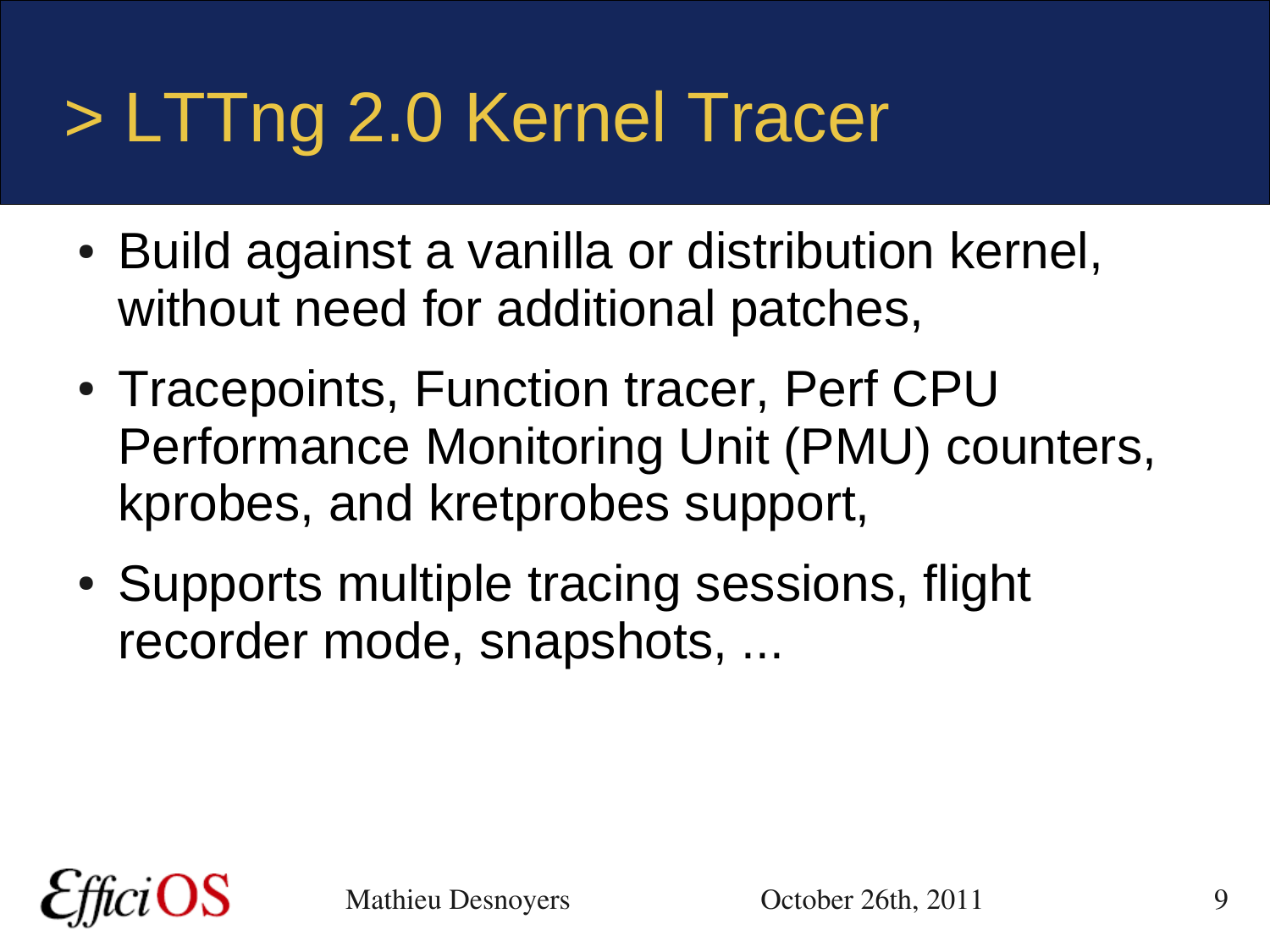## > LTTng 2.0 Kernel Tracer

- ABI based on ioctl() returning anonymous file descriptors
	- implemented a top-level DebugFS "lttng" file.
- Lib Ring Buffer, initially developed generically for mainline Linux kernel (as a cleanup of the LTTng 0.x ring buffer) has been merged into LTTng 2.0.
- Exports trace data through the Common Trace Format (CTF).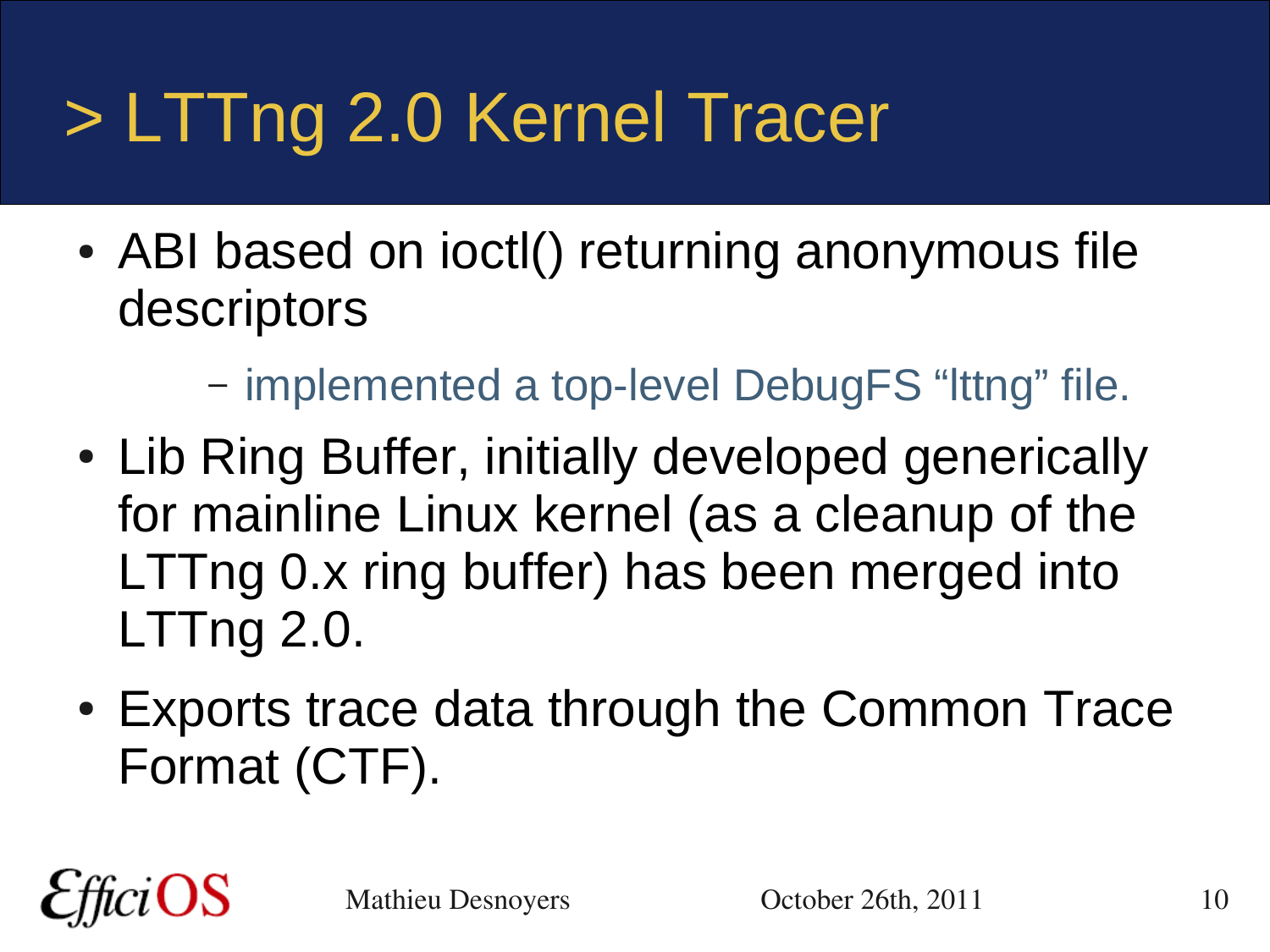### > LTTng 2.0 Kernel Tracer

- Supports dynamically selectable "context" information to augment event payload
	- Any Perf Performance Monitoring Unit counter
	- PID, PPID, TID, process name, VPID, VTID, …
	- Dynamic Priority, nice value

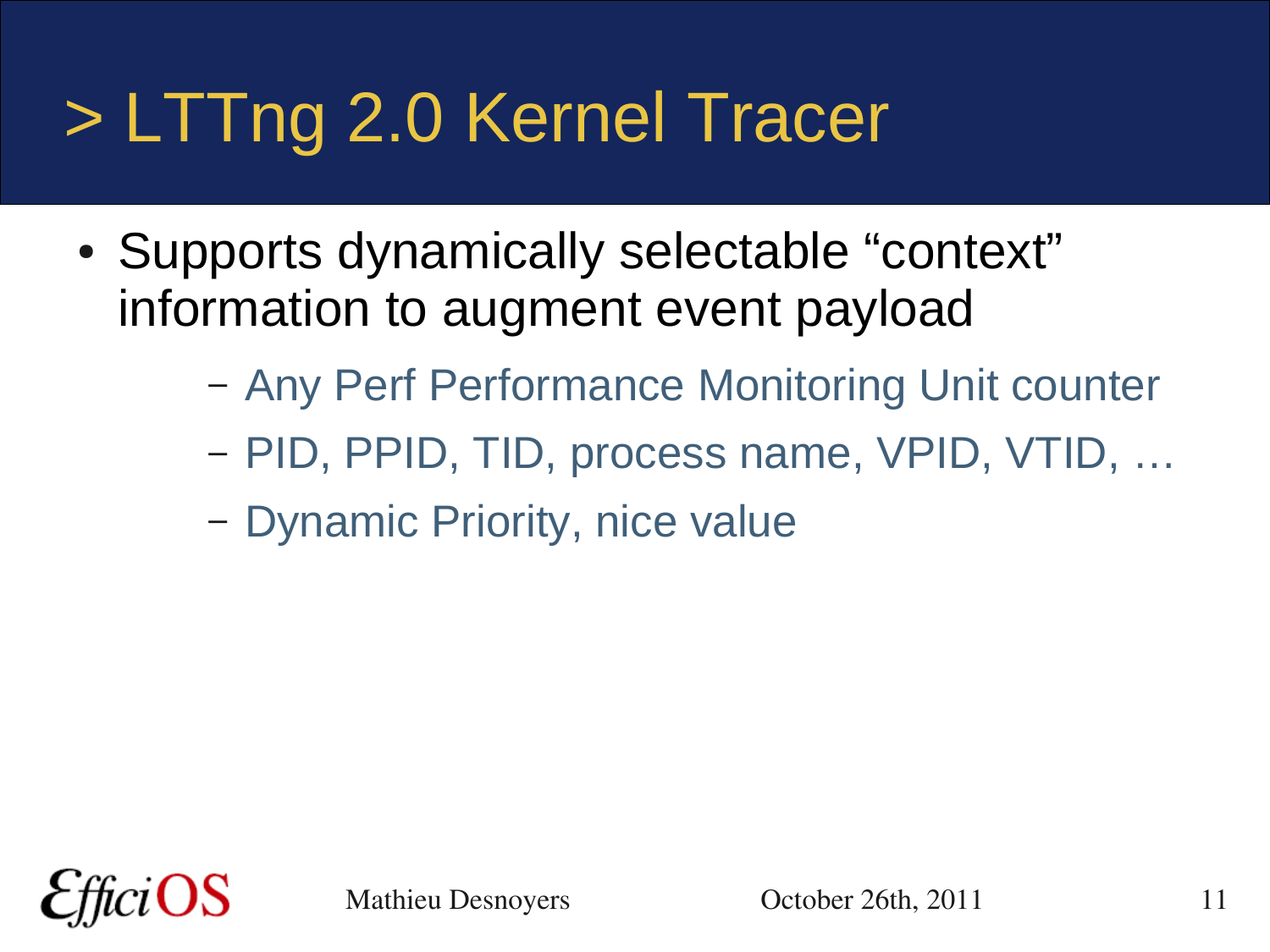#### > LTTng-UST 2.0 User-space Tracer Features

- TRACEPOINT EVENT() API for application/library static instrumentation (planned sdt.h gdb/systemtap integration).
- Per-user tracing.
- System-wide tracing.
	- "tracing" group: no need to be root to perform system-wide tracing.

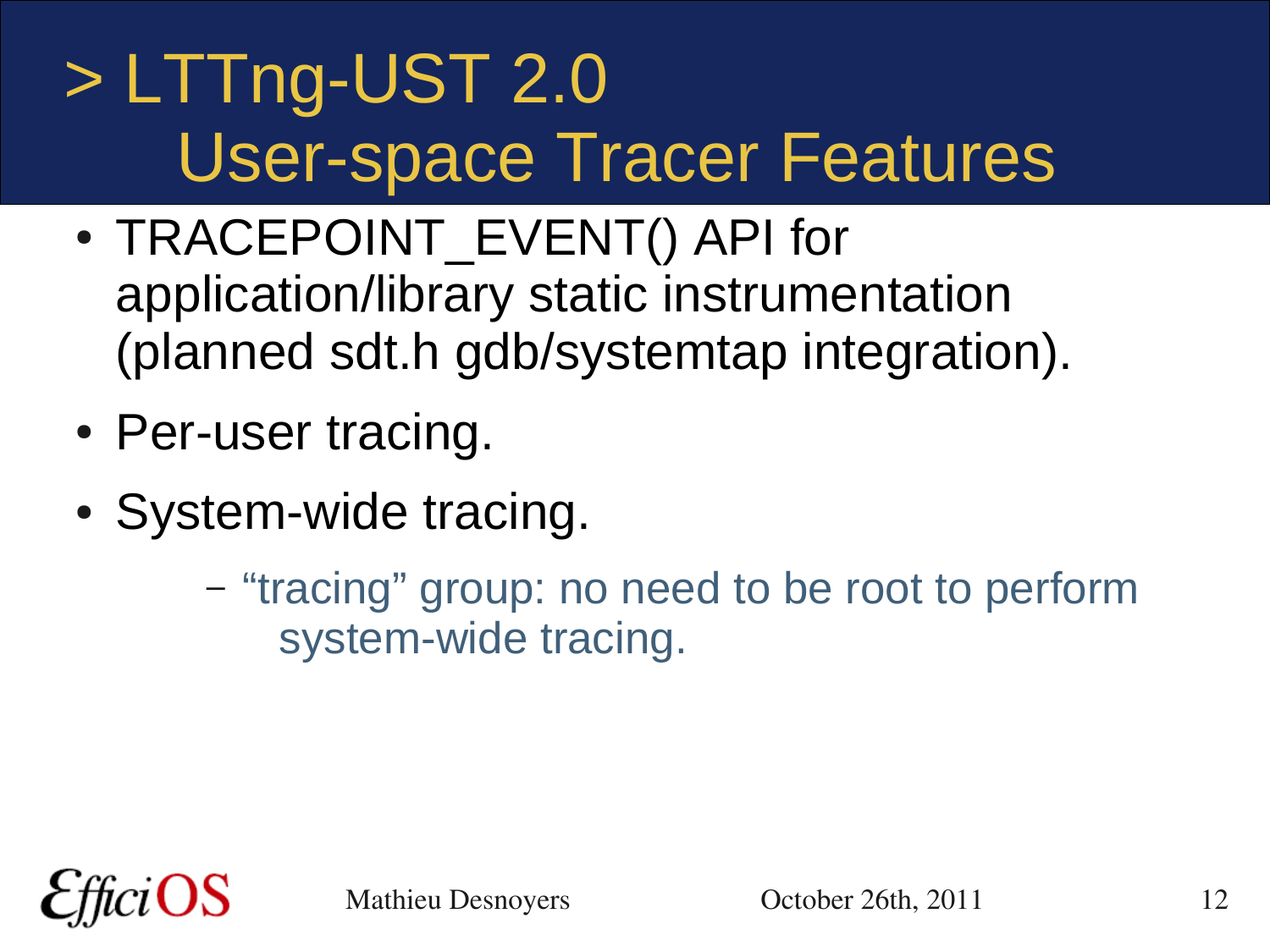### > LTTng-UST 2.0 User-space Tracer Infrastructure

- libust in-process library.
- libust constructor registers to session daemon upon application startup, waits for commands.
- This rendez-vous point allows
	- Tracing across all system's applications/libraries
	- Tracing on per-application executable name basis
- Mathieu Desnoyers Corober 26th, 2011 13 • Fast: trace applications without per-event system call overhead into per-cpu/process buffers.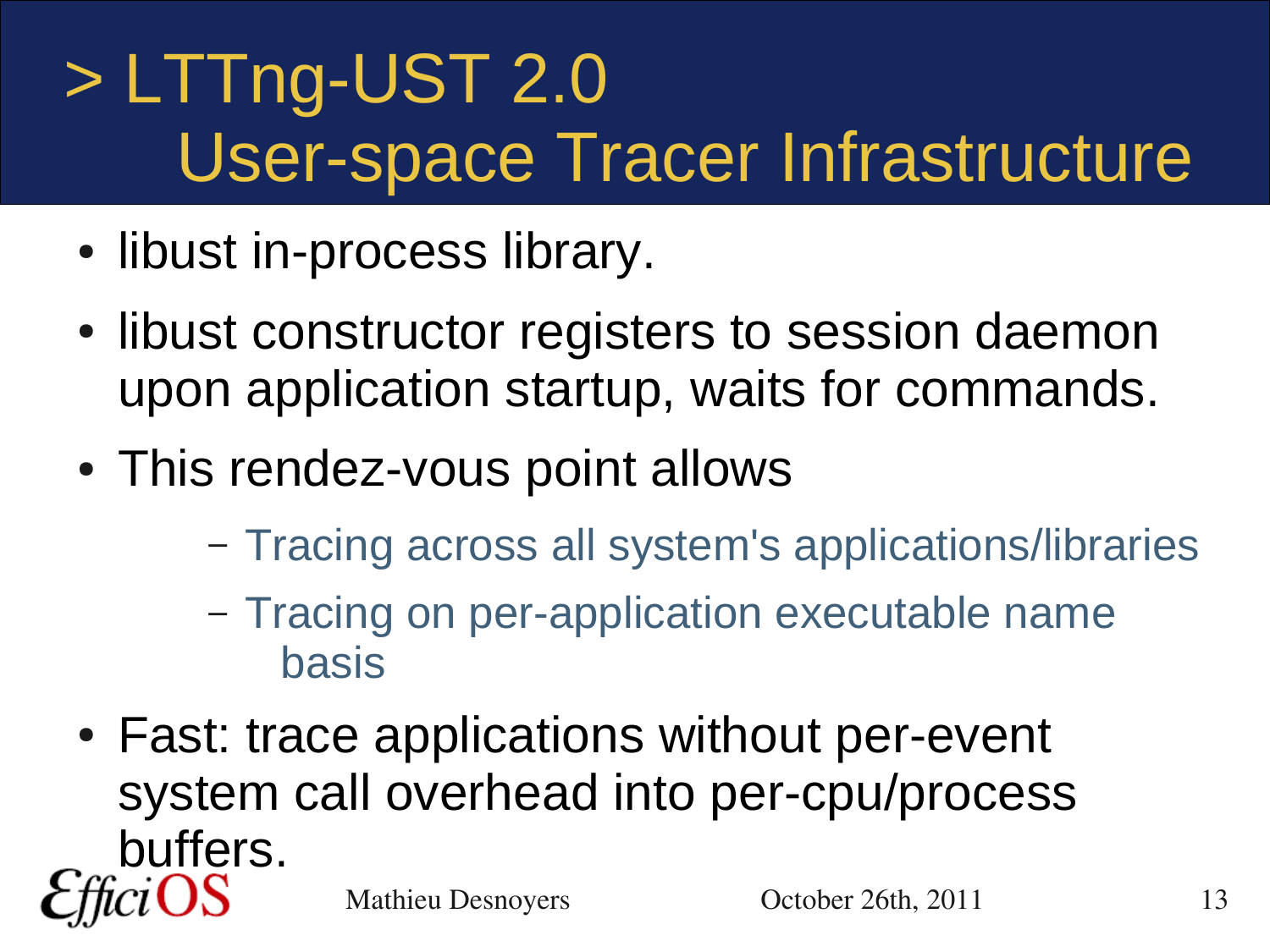#### > TRACEPOINT\_EVENT

#### **In header:**

**TRACEPOINT\_EVENT(ust\_tests\_hello\_tptest, TP\_PROTO(int anint, long \*values, char \*text, size\_t textlen, double doublearg, float floatarg), TP\_ARGS(anint, values, text, textlen, doublearg, floatarg), TP\_FIELDS( ctf\_integer(int, intfield, anint) ctf\_integer\_hex(int, intfield2, anint) ctf\_array(long, arrfield1, values, 3) ctf\_sequence(char, seqfield1, text, size\_t, textlen) ctf\_string(stringfield, text) ctf\_float(float, floatfield, floatarg) ctf\_float(double, doublefield, doublearg) ) )**

**Tracepoint name convention**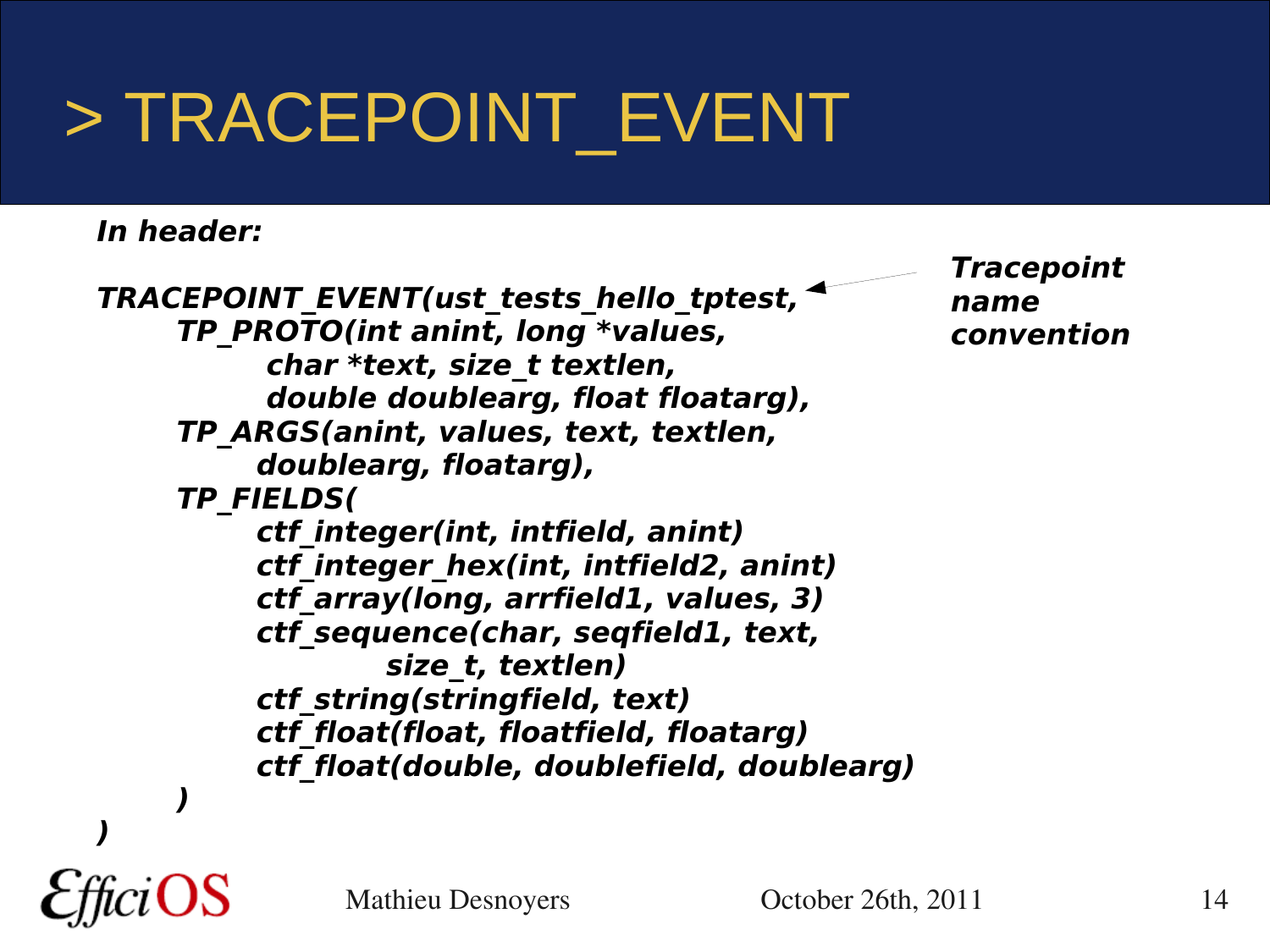#### > User-level Tracepoint

#### **Name convention**

#### **< [com\_company\_]project\_[component\_]event >**

Where "company" is the name of the company, "project" is the name of the project, "component" is the name of the project component (which may include several levels of sub-components, e.g. ...component\_subcomponent\_...) where the tracepoint is located (optional), "event" is the name of the tracepoint event.

#### **Tracepoint invocation within the code:**

```
void fct(void)
\{tracepoint (ust tests hello tptest, i, values,
                 text, strlen(text), dbl, flt);
}
```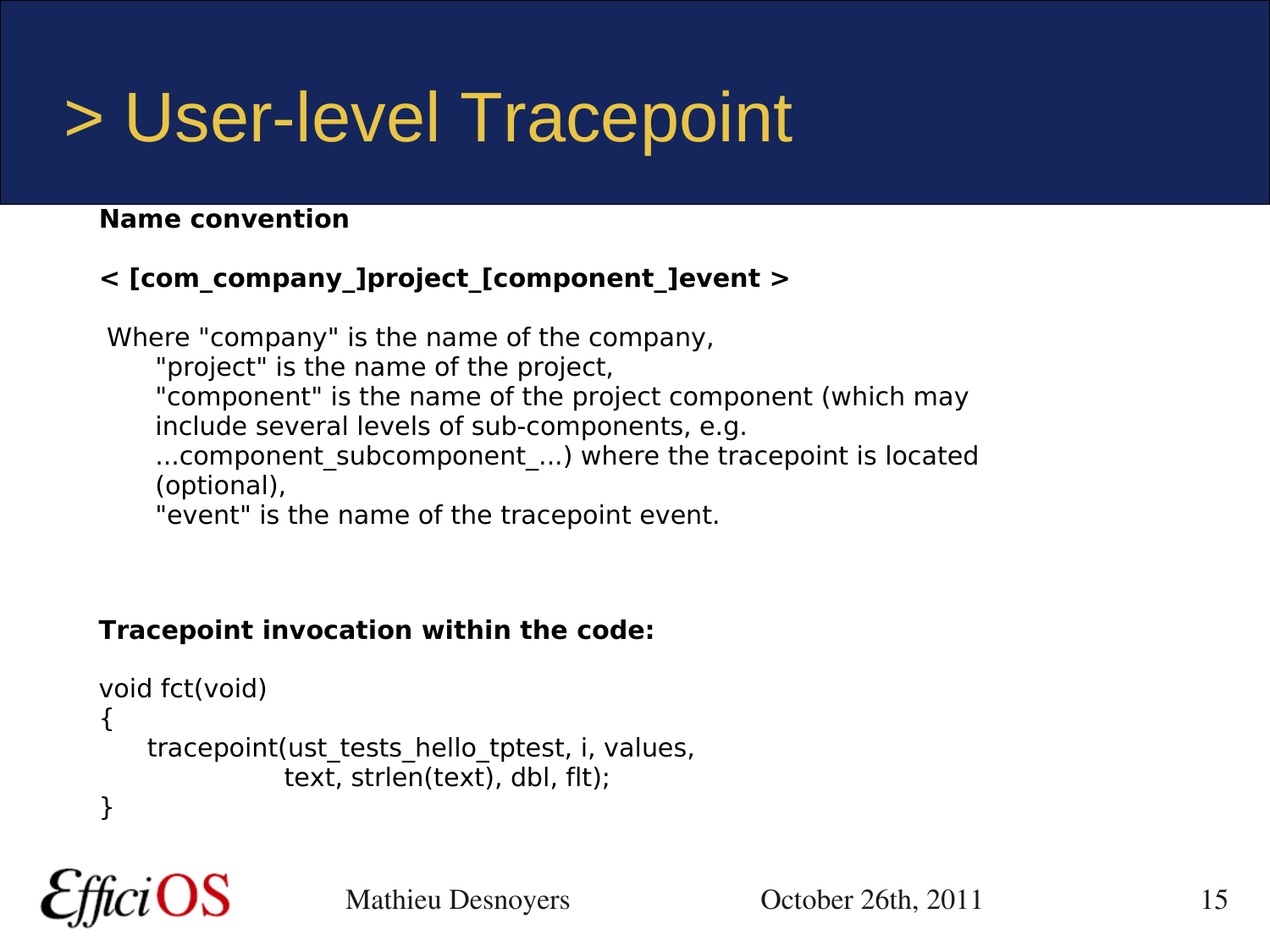# > tracepoint\_printf()

- Feature planned.
- Debug-style tracing.
- tracepoint printf(name, "fmt", ...);
- Augment Common Trace Format to store format strings.
- Export only binary data through buffers.
- Pretty-printing performed at post-processing.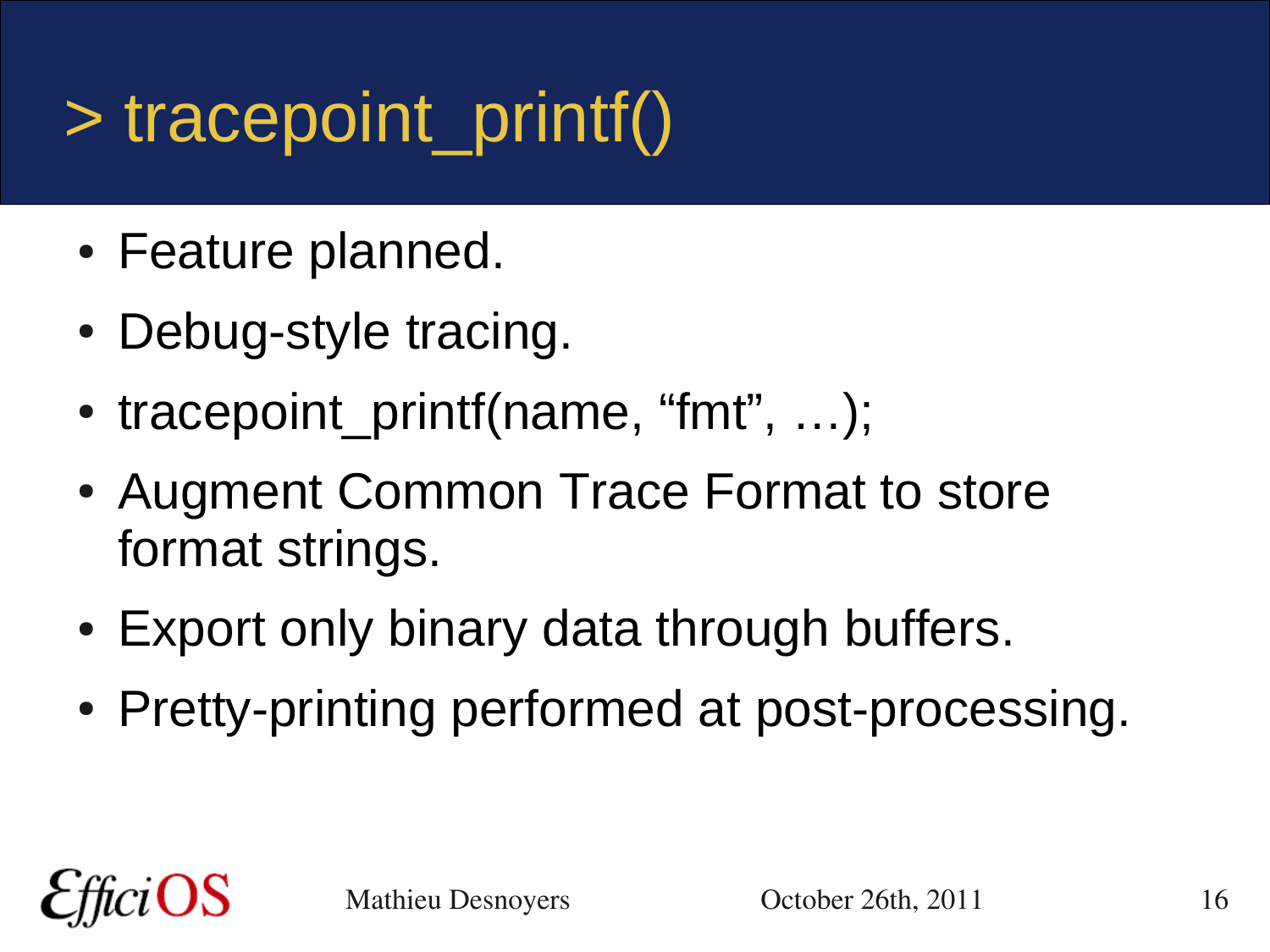## > LTTng-UST 2.0 Buffering

- Port of the lib ring buffer to user-space.
- Supports buffering between processes through POSIX shared memory maps.
- Fast-paths stay in user-space (no system call).
- Wake-up though pipes.
- Buffers per process (for security), shared with consumer. Faster/lower memory consumption insecure global buffers feature planned too.

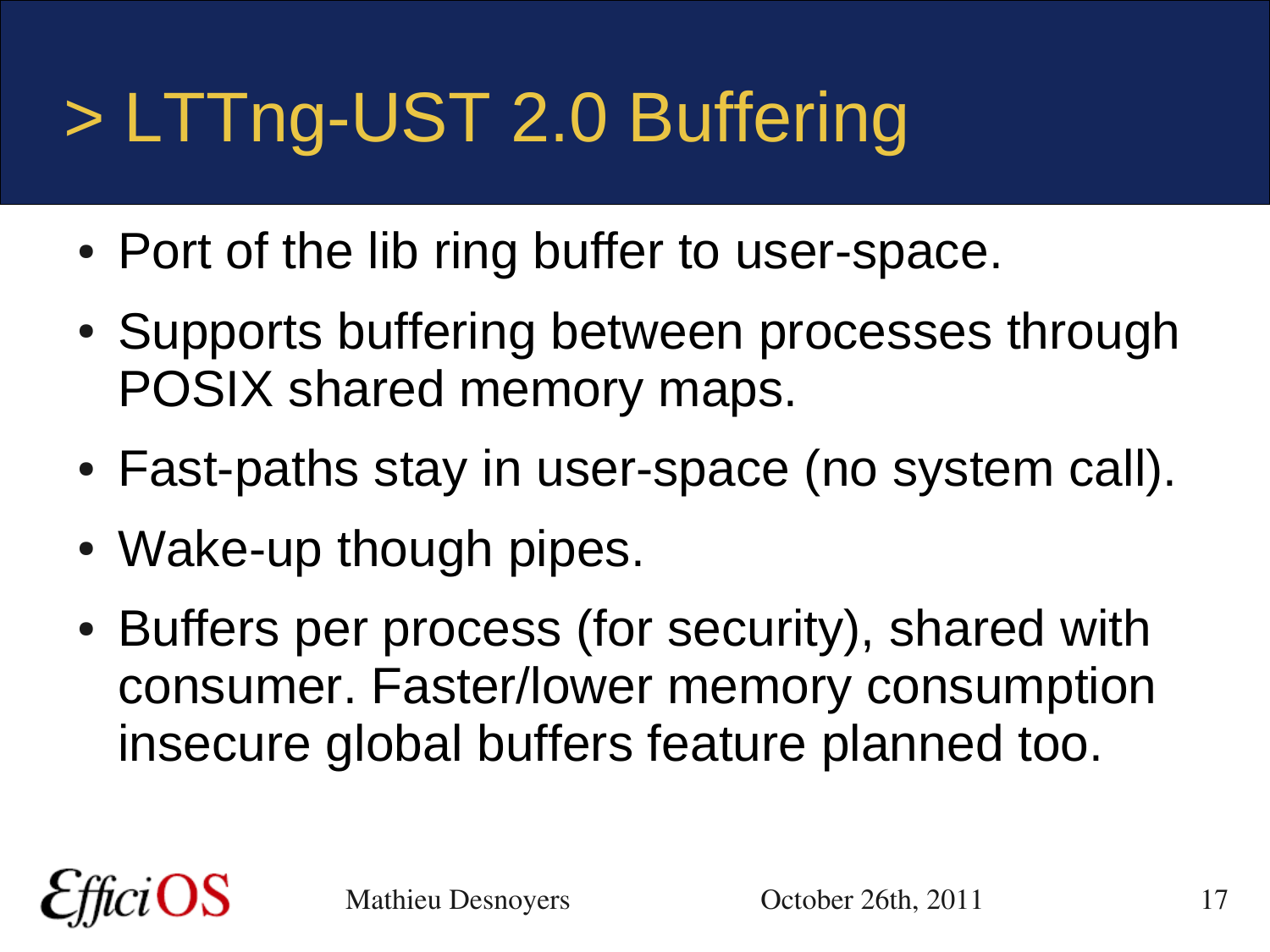## > LTTng Tracing Session Daemon

- Central (system-wide) and per-user instances.
- Controls
	- LTTng kernel tracer
	- LTTng-UST application/library tracer
	- Right management by UNIX socket file access rights.
	- System-wide tracing controlled by tracing group.
	- File descriptors passed through UNIX sockets
- Mathieu Desnoyers Corober 26th, 2011 18 • Presents a unified notion of system-wide tracing session, with multiple "domains".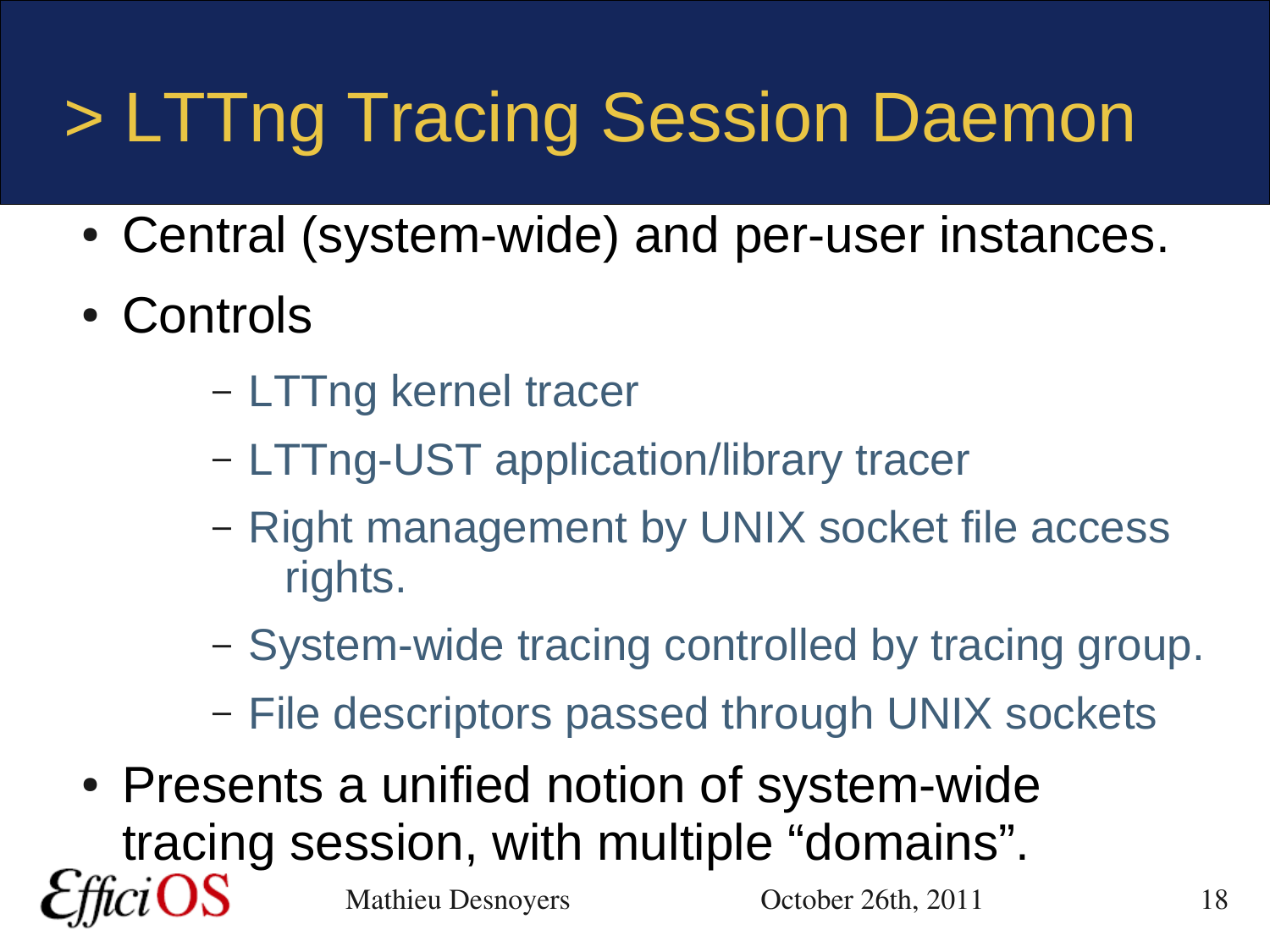## > LTTng Consumers

- Spawned by the tracing sessions daemon
- Design guide-lines:
	- Minimal access, aiming at a design where sessiond opens all files, consumers just copy data between memory maps and file descriptors (received though UNIX socket credentials).
- Disk output (splice, mmap).
- In-place mmap buffer consumption (Ittngtop).
- Planned network transport.

OS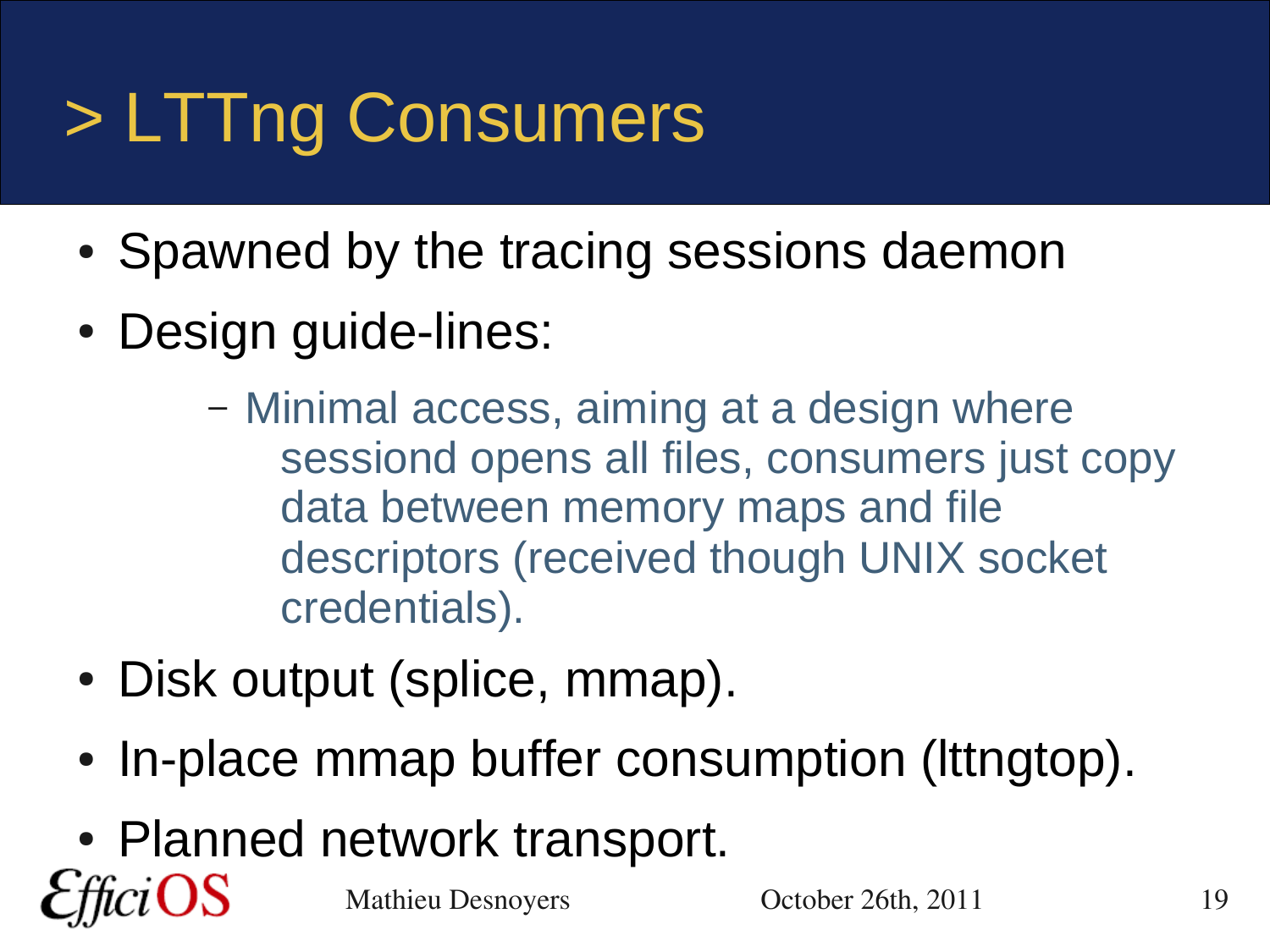# > LTTng CLI / liblttngctl

- Unified control interface for kernel and userspace tracing
	- "lttng" git-alike command line interface
	- All tracing control commands available through an API: liblttngctl and lttng.h

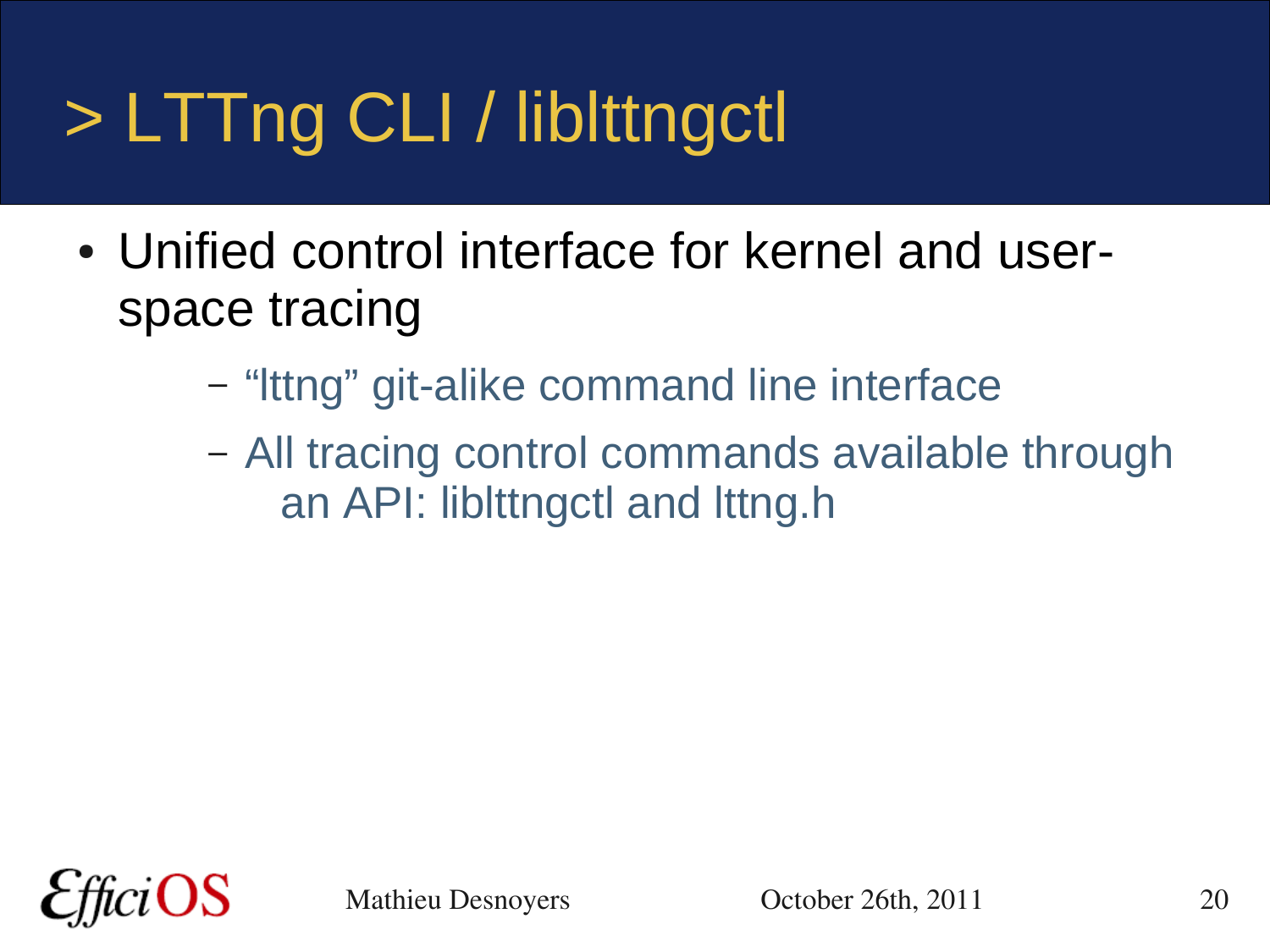#### > LTTng UI examples

Ittng list  $-k$   $\qquad \qquad \qquad$  # list available kernel tracepoints lttng create mysession  $#$  create session "mysession" Ittng enable-event -k -a  $\qquad \qquad #$  enable all syscalls/tracepoints lttng enable-event -k --syscall -a # trace system calls lttng enable-event sched\_switch,sched\_wakeup -k lttng enable-event aname -k --probe symbol+0x3 Ittng enable-event aname - $k$  --function <symbol name> Ittng add-context -k -e sched switch -t pid  $#$  add PID context lttng add-context -k -e sched\_switch -t perf:cpu-cycles lttng start  $\qquad$   $\qquad$   $\qquad$   $\qquad$   $\qquad$   $\qquad$  start tracing … lttng stop  $\#$  stop tracing

Ittng destroy  $#$  teardown session

babeltrace -n \$HOME/lttng-traces/mysession-<date>-<time>

Mathieu Desnoyers Corober 26th, 2011 21

# text output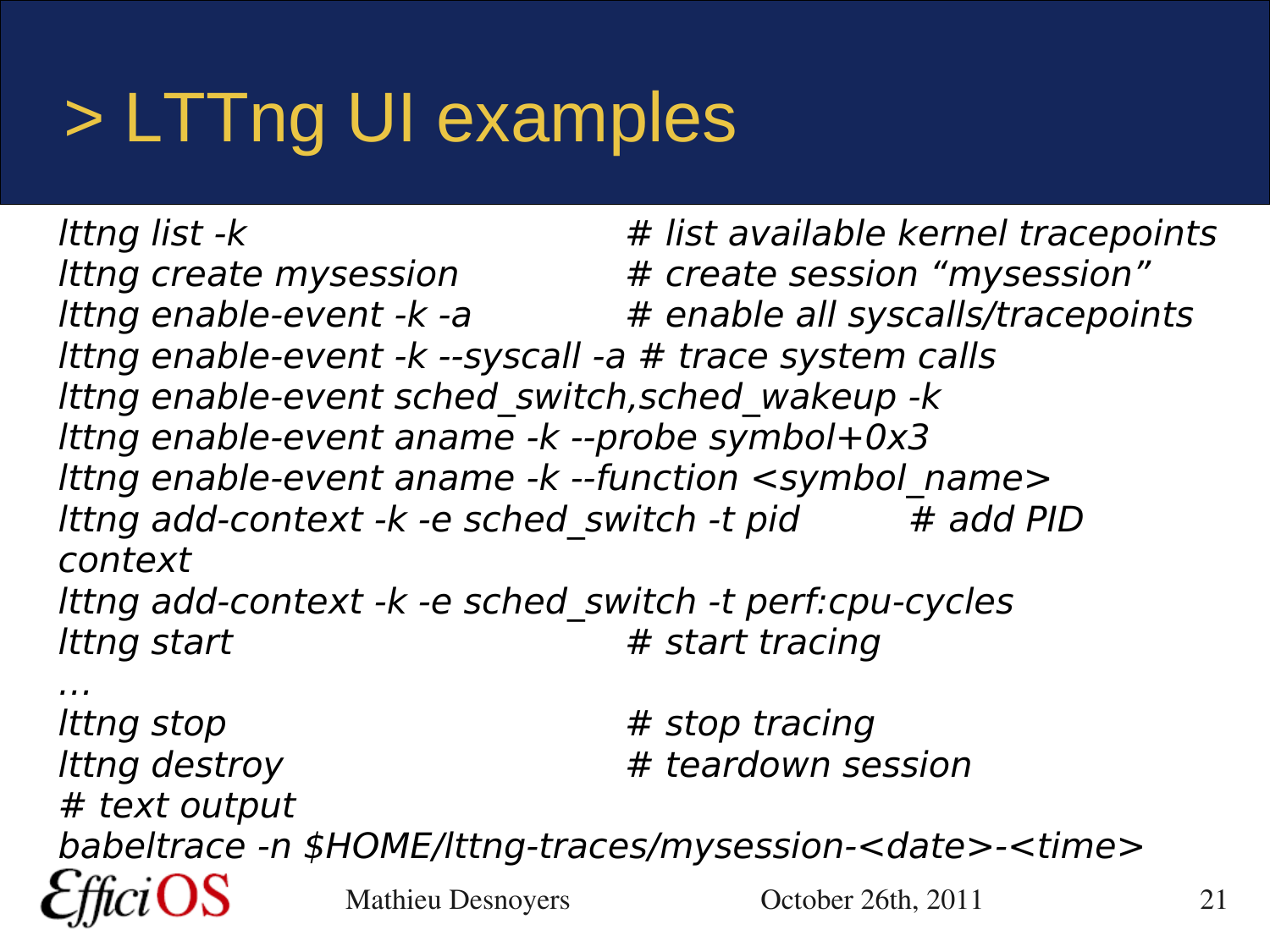#### > LTTng 2.0 high-speed "strace"

#### **lttng enable-event --syscall -a**

compudi@squeeze-amd64: ~

```
name = sys <mark>brk</mark>, stream.packet.context = { cpu id = 1 }, event.fields = { brk = 28622848 }
name = exit syscall, stream.packet.context = { cpu id = 1 }, event.fields = { ret = 28622848 }
name = sys_read, stream.packet.context = { cpu_id = 1 }, event.fields = { fd = 3, buf = 0x1B48008, count = 9645 }
name = exit syscall, stream.packet.context = { cpu id = 1 }, event.fields = { ret = 9645 }
name = sys close, stream.packet.context = { cpu id = 1 }, event.fields = { fd = 3 }
name = exit syscall, stream.packet.context = { cpu id = 1 }, event.fields = { ret = 0 }
name = sys open, stream.packet.context = { cpu id = 1 }, event.fields = { filename = "/root/.bash history", flags = 513, mode
name = exit syscall, stream.packet.context = { cpu id = 1 }, event.fields = { ret = 3 }
name = sys write, stream.packet.context = { cpu id = 1 }, event.fields = { fd = 3, buf = 0x1B48081, count = 9524 }
name = exit syscall, stream.packet.context = { cpu id = 1 }, event.fields = { ret = 9524 }
name = sys close, stream.packet.context = { cpu id = 1 }, event.fields = { fd = 3 }
name = exit syscall, stream.packet.context = { cpu id = 1 }, event.fields = { ret = 0 }
name = sys rt sigprocmask, stream.packet.context = { cpu id = 1 }, event.fields = { how = 0, nset = 0x7FFF28A2A040, oset = 0x
name = exit syscall, stream.packet.context = { cpu id = 1 }, event.fields = { ret = 0 }
name = sys ioctl, stream.packet.context = { cpu id = 1 }, event.fields = { fd = 255, cmd = 21520, arg = 140733875134380 }
name = exit syscall, stream.packet.context = { cpu id = 1 }, event.fields = { ret = 0 }
name = sys rt sigprocmask, stream.packet.context = { cpu id = 1 }, event.fields = { how = 2, nset = 0x7FFF28A29FC0, oset = 0x
name = exit syscall, stream.packet.context = { cpu id = 1 }, event.fields = { ret = 0 }
name = sys setpgid, stream.packet.context = { cpu id = 1 }, event.fields = { pid = 0, pgid = 4235 }
name = exit syscall, stream.packet.context = { cpu id = 1 }, event.fields = { ret = 0 }
name = sys_exit_group, stream.packet.context = { cpu_id = 1 }, event.fields = { error_code = 0 }
name = exit syscall, stream.packet.context = { cpu_id = 1 }, event.fields = { ret = 1 }
name = sys_gettimeofday, stream.packet.context = { cpu_id = 1 }, event.fields = { tv = 0x7FFF0E61DC10, tz = 0x0 }
name = exit syscall, stream.packet.context = { cpu id = 1 }, event.fields = { ret = 0 }
```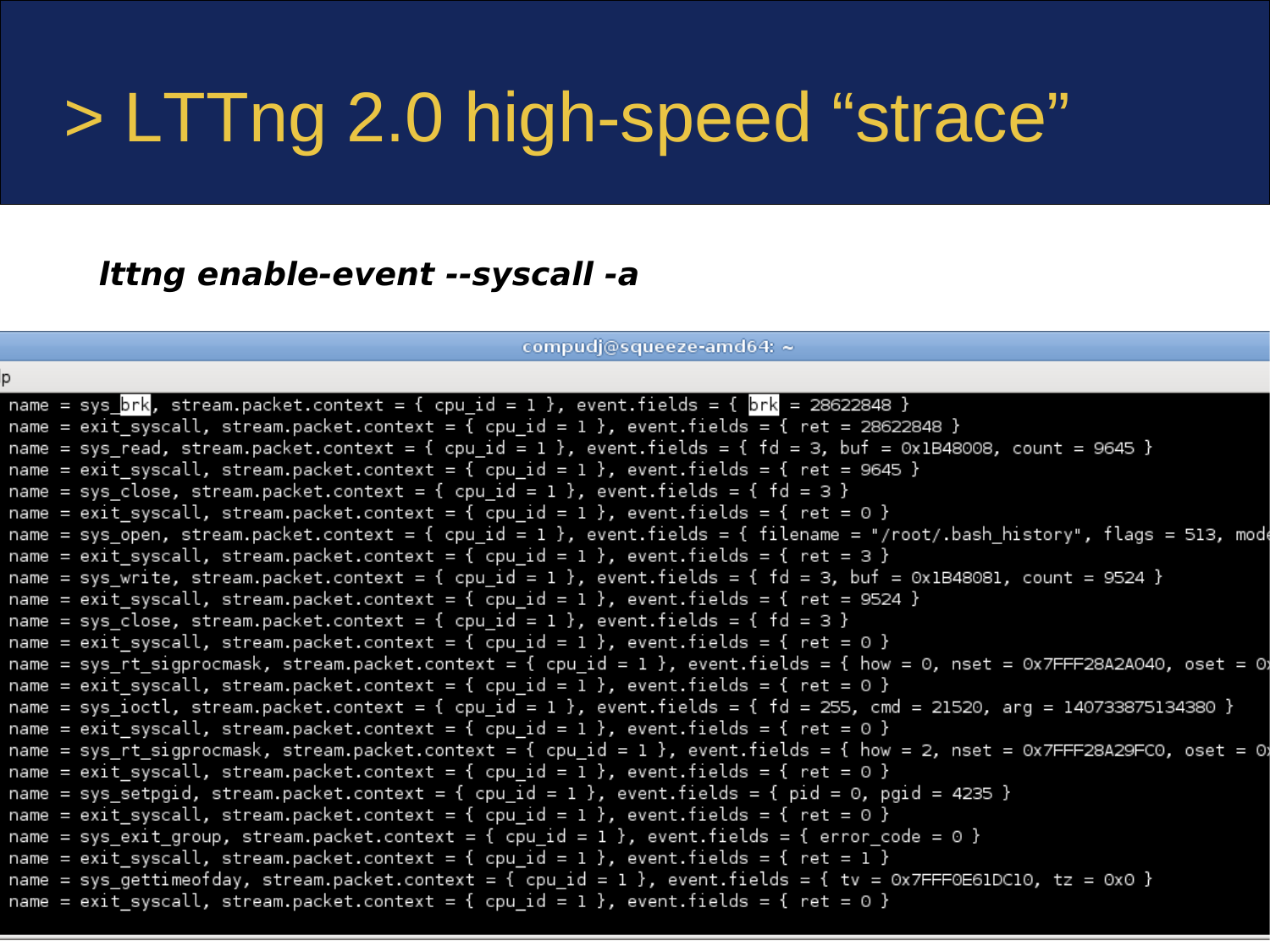#### > Common Trace Format

- Trace format specification
	- Funded by
		- Linux Foundation CE Linux Forum and Ericsson
	- In collaboration with Multi-Core Association Tool Infrastructure Workgroup
		- Freescale, Mentor Graphics, IBM, IMEC, National Instruments, Nokia Siemens Networks, Samsung, Texas Instruments, Tilera, Wind River, University of Houston, Polytechnique Montréal, University of Utah.
	- Gathered feedback from Linux kernel developers and SystemTAP communities.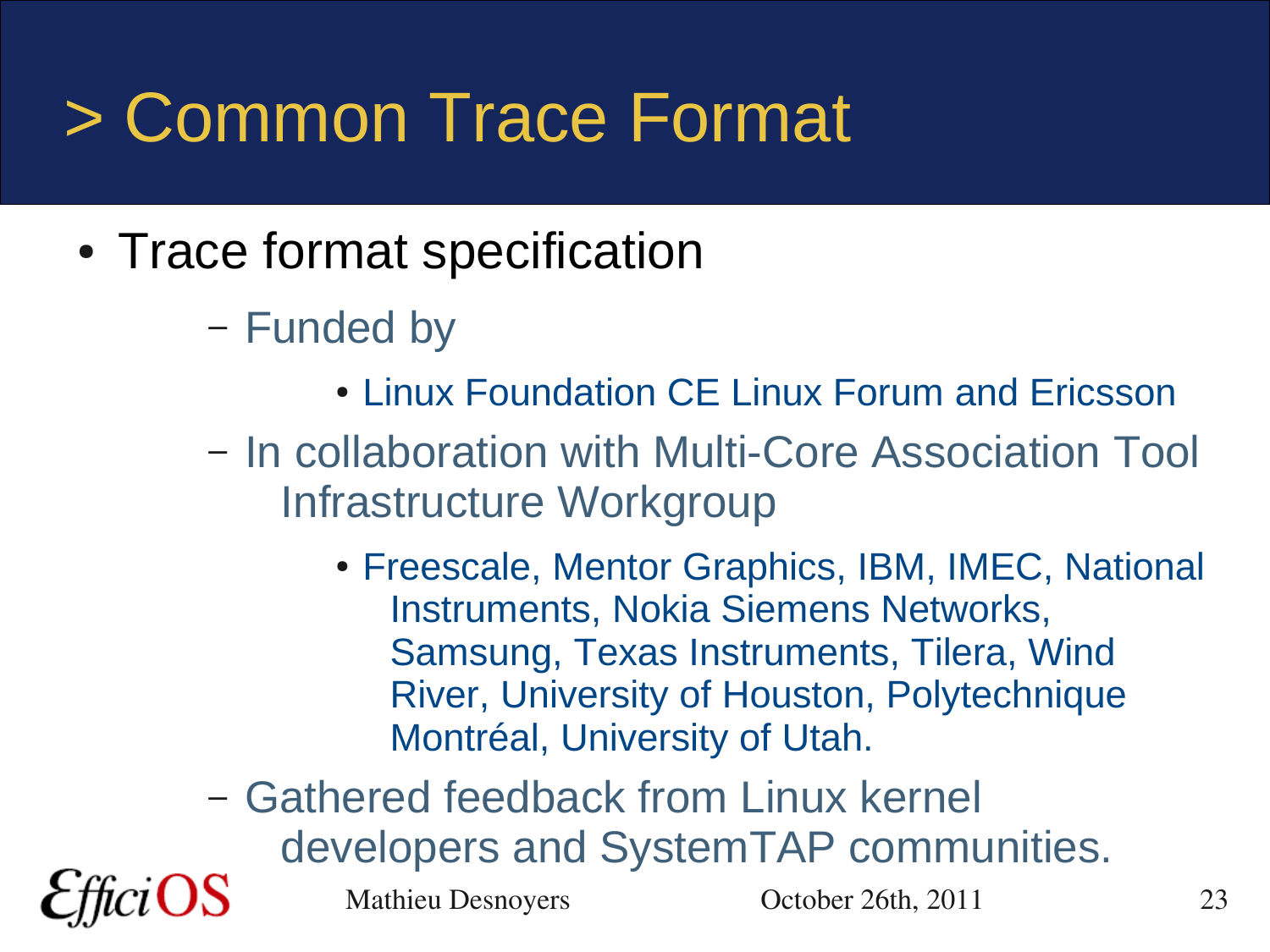#### > Common Trace Format

- Targets system-wide and multi-system trace representation in a common format, for integrated analysis:
	- Software traces
		- Across multiple CPUs
		- Across the software stack (Hypervisor, kernel, library, applications)
	- Hardware traces
		- DSPs, device-specific tracing components.
		- GPUs.

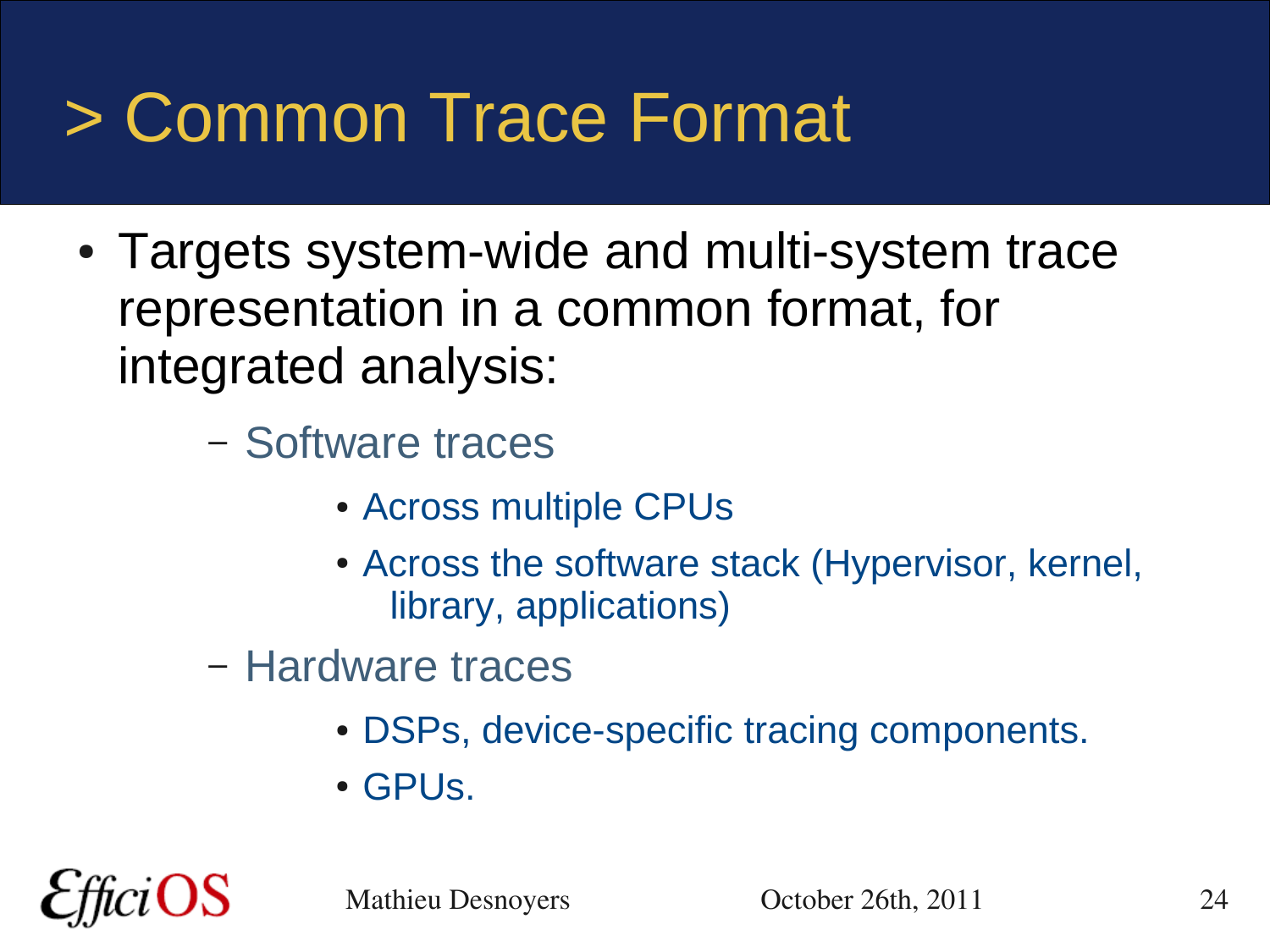#### > Common Trace Format

- Babeltrace
	- Reference implementation trace conversion tool and read/seek API for trace collections.
	- Initially converts
		- From CTF to text
		- From dmesg text log to CTF
- LTTng kernel 2.0 and LTTng-UST 2.0
	- Native CTF producer reference implementation.
- Available at: <http://www.efficios.com/ctf>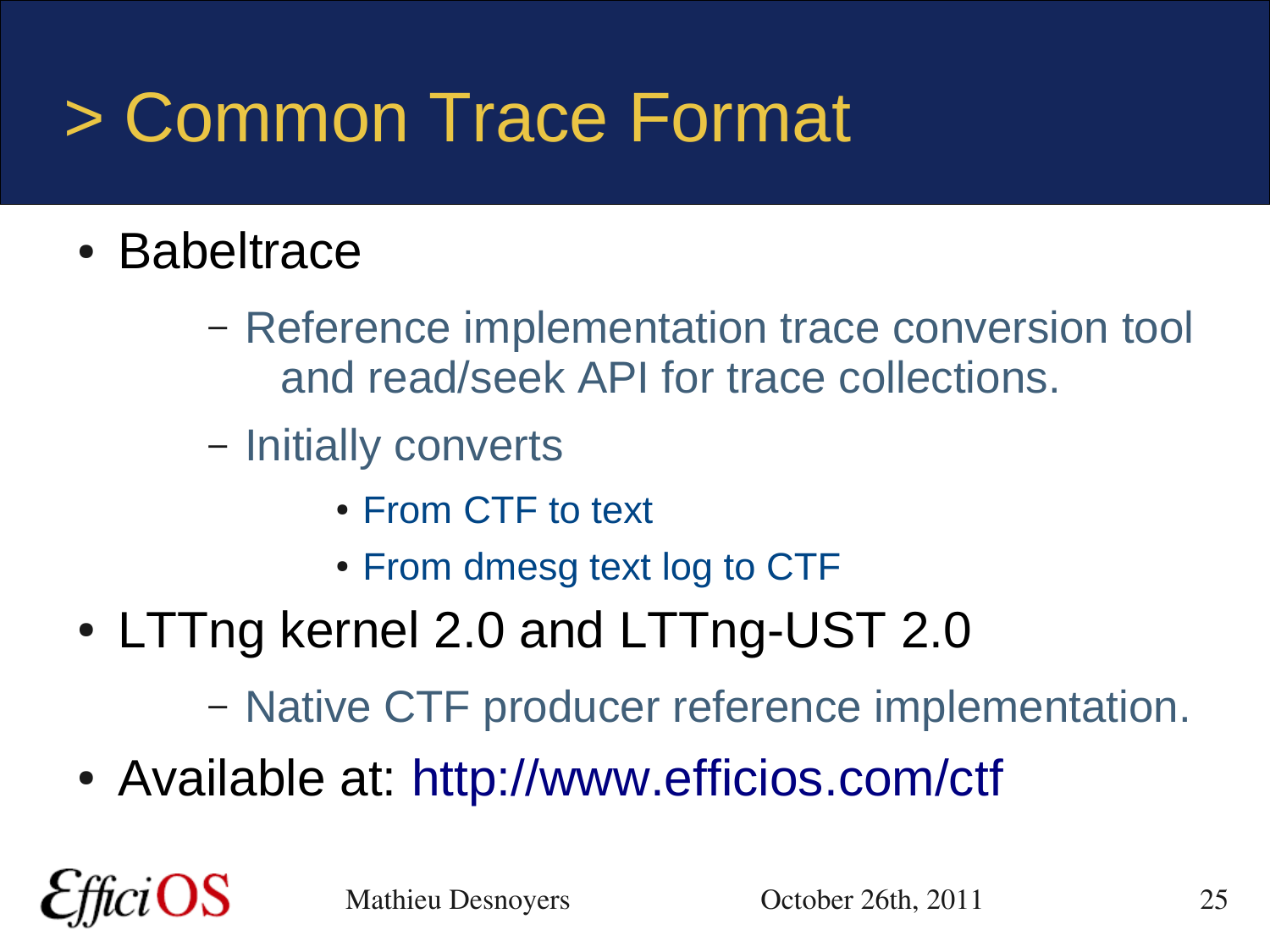#### > Distributions

- Distributions shipping LTTng 0.x
	- Wind River Linux, Montavista, STlinux, Linaro, Yocto, Mentor Embedded Linux, ELinOS, Novell SuSE Enterprise RT Linux.
- Packages
	- Debian and Ubuntu
		- UST, Userspace RCU, LTTV
- Working closely with Ubuntu and Debian to have LTTng 2.0 toolchain ready for the next Ubuntu LTS.

OS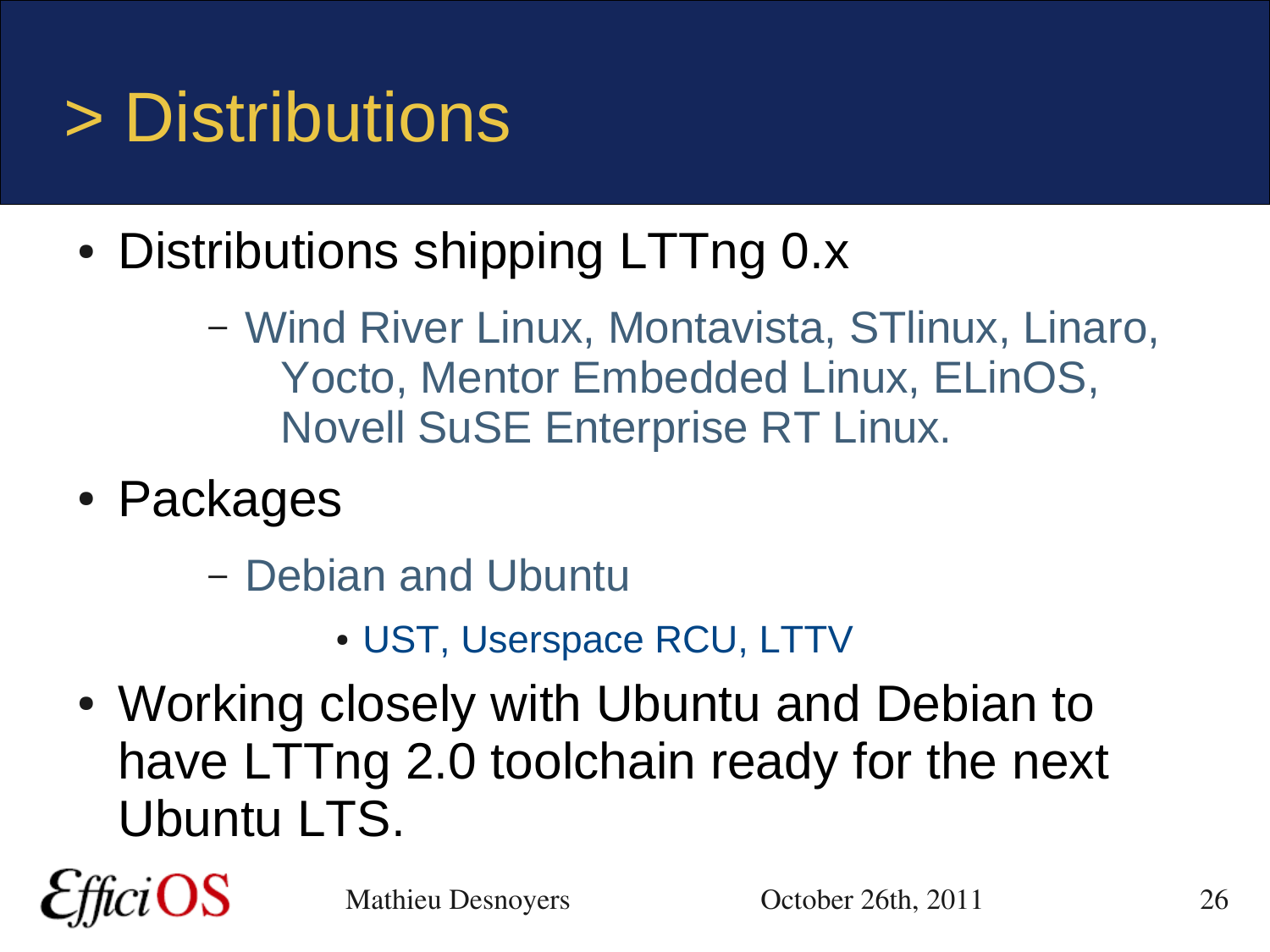### > Distributions

- Fedora
	- Fedora packages available for LTTng 0.x userspace tracing and trace analysis, LTTng 2.0 packages soon to be integrated,
- RHEL 6
	- In discussion with Redhat developers to backport tracepoint patches needed for LTTng 2.0 kernel tracer support. Else will target RHEL 7.

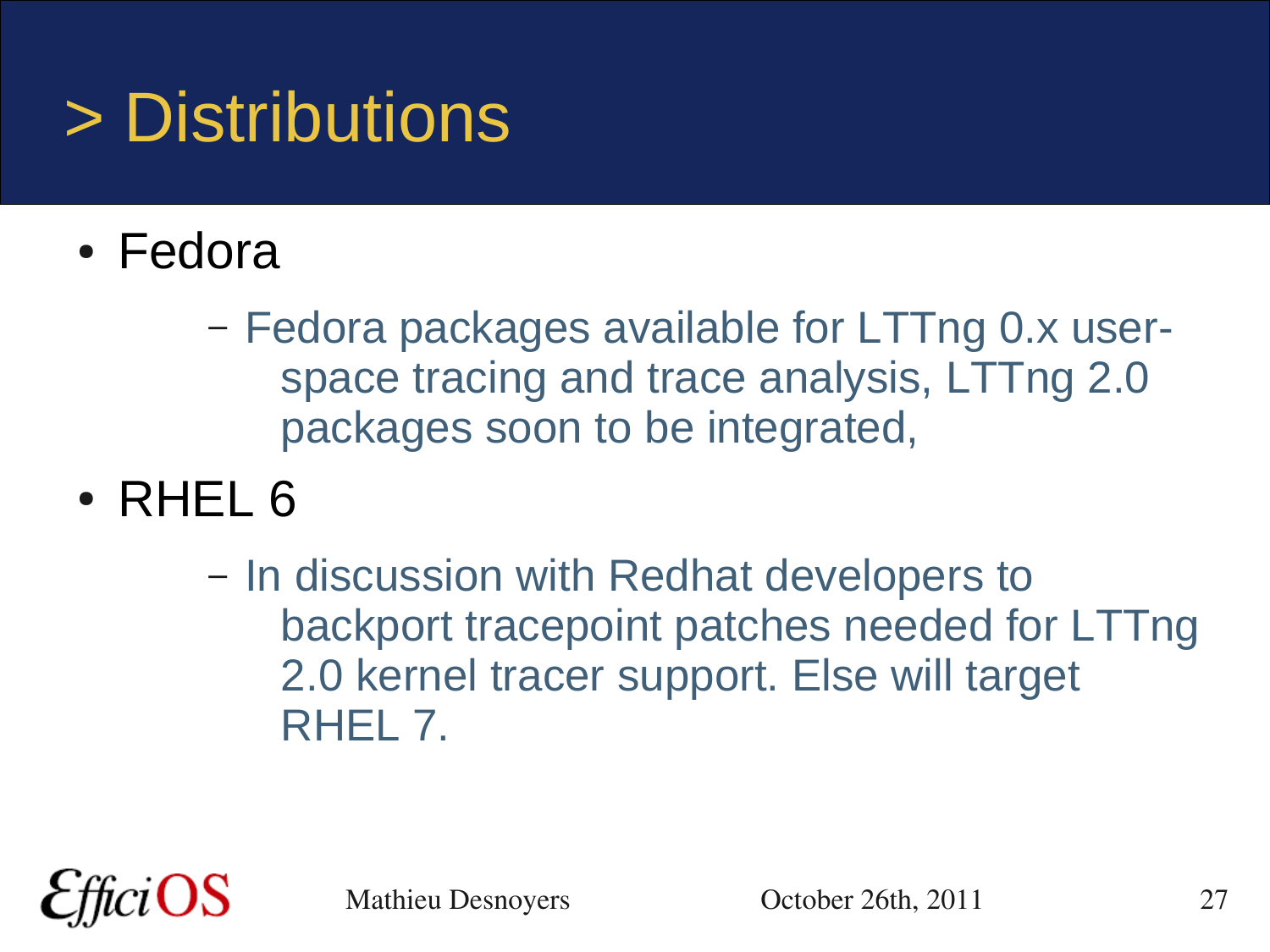## > Conditional tracing for UST 2.0

- Work planned for 2012
- Dynamic filtering of event payloads
- Very fast: zero-copy, filtering before any interaction with the ring buffer.

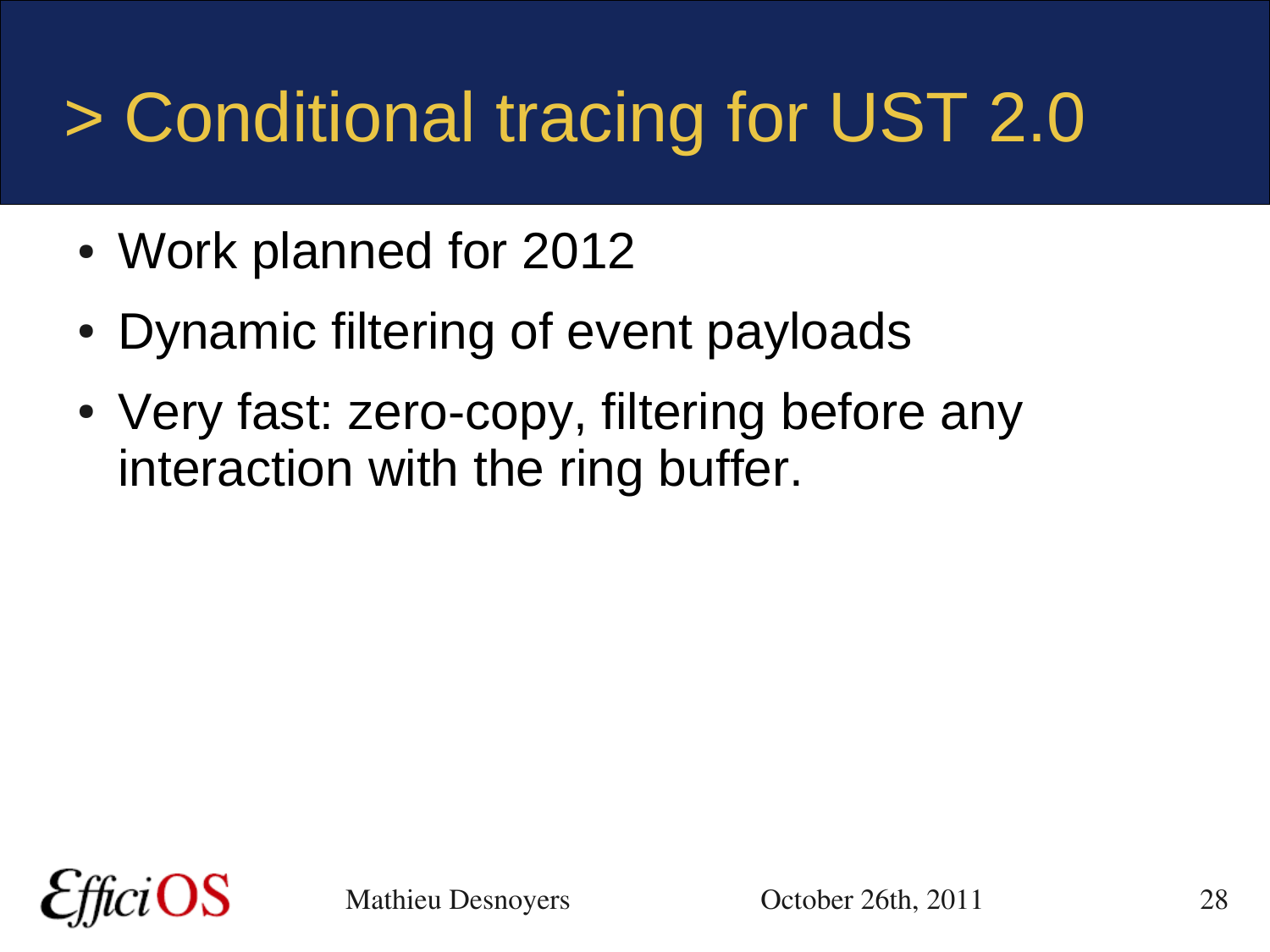#### > Trace analysis tools

- Graphical
	- Eclipse Linux Tools Project: LTTng support.
	- LTTV
- Text-based
	- LTTngtop
	- LTTV
	- Babeltrace

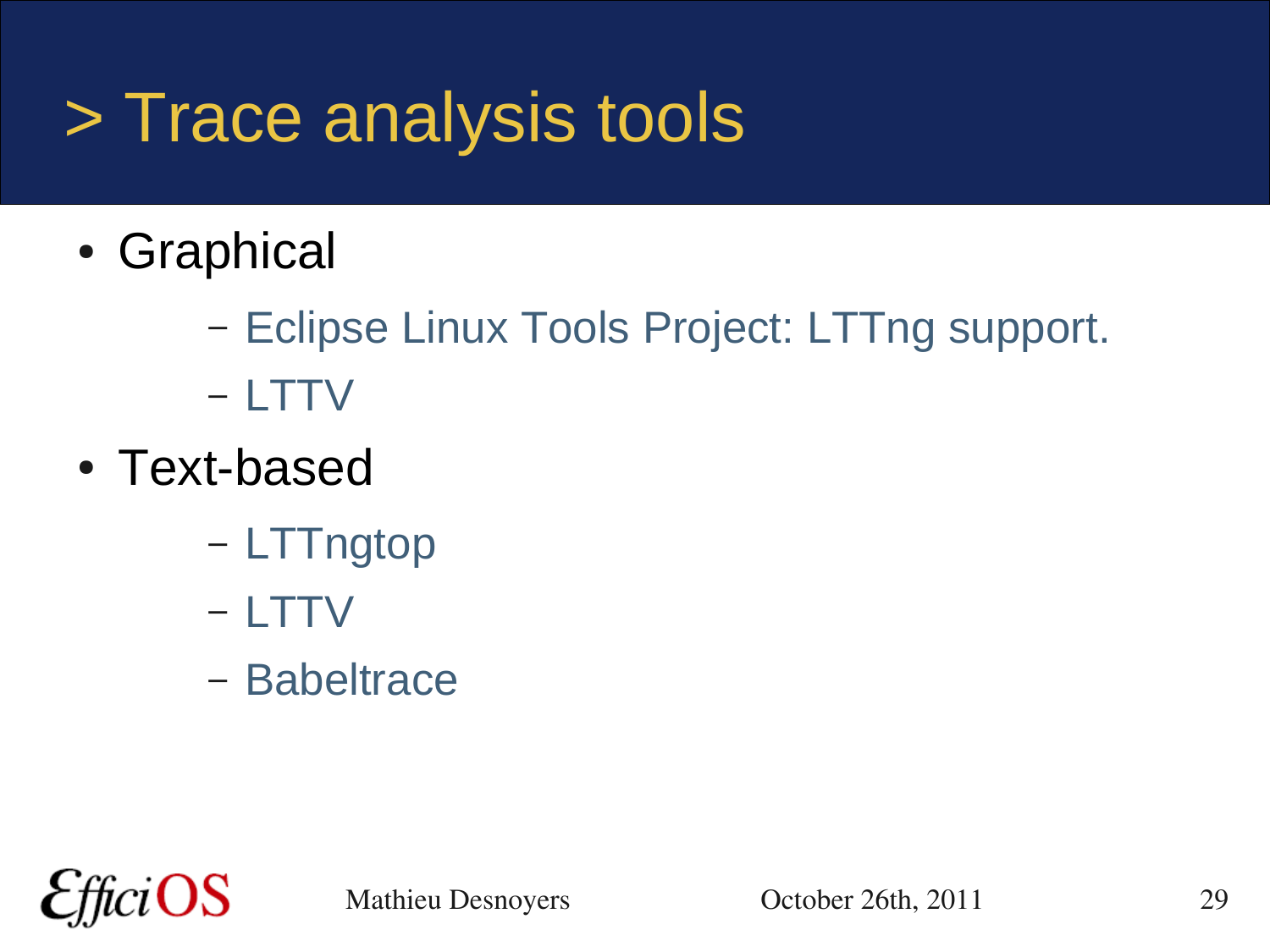#### > Eclipse Linux Tools Project: LTTng support

#### • http://wiki.eclipse.org/Linux Tools Project/LTTng

|                                                                                                      |                                     |                                                                                                                         |                    |                                        |                           | LTTng - Eclipse SDK                      |                       |                            |           |                                     |           | erar                             |  |
|------------------------------------------------------------------------------------------------------|-------------------------------------|-------------------------------------------------------------------------------------------------------------------------|--------------------|----------------------------------------|---------------------------|------------------------------------------|-----------------------|----------------------------|-----------|-------------------------------------|-----------|----------------------------------|--|
| Eile Edit Navigate Search Project Run Window Help                                                    |                                     |                                                                                                                         |                    |                                        |                           |                                          |                       |                            |           |                                     |           |                                  |  |
| MOO Q G P B O D Q C<br>$C_1$                                                                         |                                     |                                                                                                                         |                    |                                        |                           |                                          |                       |                            |           |                                     |           | E RELTTIng                       |  |
| $E$ Con<br>- 8<br>电 Proj 21                                                                          | Control Flow 22                     |                                                                                                                         |                    |                                        |                           |                                          |                       |                            |           | 2 3 3 3 4 5 6 6                     |           | $-$                              |  |
| ▽ IB MyLTTngProject                                                                                  | Process                             | Brand PID                                                                                                               |                    |                                        |                           | TGID PPID CPU Birth sec Birth nsec TRACE |                       | 13589:795                  | 13589:800 | 13589:805                           | 13589:810 |                                  |  |
| <b>D</b> Experiments [1]                                                                             | events/0                            | š                                                                                                                       | 5                  | $\bar{z}$<br>0                         | 13589                     |                                          | 762949776 trace-15316 |                            |           |                                     |           |                                  |  |
| $\nabla$ ( $\rightarrow$ Traces [7]                                                                  | Xorg                                | 1852                                                                                                                    | 1852               | 1848 0                                 | 13589                     |                                          | 763322183 trace-15316 | l III<br>T                 |           | H                                   |           | <b>BERTHE</b>                    |  |
| Re kernel-trace-16M                                                                                  | kwin                                | 2207                                                                                                                    |                    | 2207 2205 0                            | 13589                     |                                          | 763415321 trace-15316 |                            |           |                                     |           |                                  |  |
| Re kernel-trace-31M                                                                                  | konsole                             | 2241                                                                                                                    | 2241               | $\Omega$                               | 13589                     |                                          | 763465194 trace-15316 |                            |           |                                     |           |                                  |  |
| Re kernel-trace-4M                                                                                   | gkrellm                             | 2259                                                                                                                    |                    | 2259 2174 0                            | 13589                     |                                          | 763485178 trace-15316 |                            |           |                                     |           |                                  |  |
| We kernel-trace-70M                                                                                  |                                     | ×<br>763500334 trans.15316<br>arlinca<br>3933<br>13580<br>2806<br>$2005 - 0$                                            |                    |                                        |                           |                                          |                       |                            |           |                                     |           |                                  |  |
| <b>Re</b> kernel-trace-9M                                                                            | $\equiv$ Resources $\Im$            |                                                                                                                         |                    |                                        |                           |                                          |                       |                            |           | $R_{\rm h}$<br>$\mathbf{e}_i$<br>价格 | 9.89      | 000<br>步                         |  |
| L. trace-15316<br><b>B</b> trace-15471                                                               | Time scale:                         | 13589:792 13589:794 13589:796 13589:798 13589:800 13589:802 13589:804 13589:806 13589:808 13589:810 13589:812 13589:814 |                    |                                        |                           |                                          |                       |                            |           |                                     |           |                                  |  |
|                                                                                                      | Process Group [trace-15316]         |                                                                                                                         |                    |                                        |                           |                                          |                       |                            |           |                                     |           |                                  |  |
|                                                                                                      | CPU <sub>0</sub>                    |                                                                                                                         |                    |                                        |                           |                                          |                       |                            |           |                                     |           |                                  |  |
|                                                                                                      | IRQ 239                             | IRO <sub>1</sub>                                                                                                        |                    |                                        |                           |                                          |                       |                            |           |                                     |           |                                  |  |
|                                                                                                      | SOFT IRQ 1                          |                                                                                                                         |                    |                                        |                           |                                          |                       |                            |           |                                     |           |                                  |  |
|                                                                                                      |                                     |                                                                                                                         |                    |                                        |                           |                                          |                       |                            |           |                                     |           |                                  |  |
|                                                                                                      | a destruir caballa                  |                                                                                                                         |                    |                                        | 18 <sup>2</sup>           |                                          |                       |                            |           |                                     |           | $  \rangle$                      |  |
|                                                                                                      | $\vert \cdot \vert$ $\vert$ $\vert$ |                                                                                                                         |                    |                                        |                           |                                          |                       |                            |           |                                     |           |                                  |  |
| - 8<br>$=$ Pro                                                                                       | E Events - trace-15316 88           |                                                                                                                         |                    |                                        |                           |                                          |                       |                            |           |                                     |           | --                               |  |
| ×                                                                                                    | Timestamp                           | Source                                                                                                                  | Type               |                                        |                           | Reference                                |                       | Content                    |           |                                     |           | ⊡                                |  |
|                                                                                                      | 13589.799792434 Kernel Core         |                                                                                                                         |                    |                                        | kernel/0/sched try wakeup | trace-15316                              |                       | cpu id:0,state:1,pid:24682 |           |                                     |           |                                  |  |
|                                                                                                      | 13589.799800384 Kernel Core         |                                                                                                                         |                    | input/0/input_event                    |                           | trace-15316                              |                       | value:0,code:28,type:1     |           |                                     |           |                                  |  |
| $\Box$ Stat $\Sigma$<br>Level<br><b>7 M trace-15316</b><br>$D$ $\oplus$ CPUs<br><b>D</b> Event Types | 13589.799826765 Kernel Core         |                                                                                                                         |                    | kernel/0/send_signal                   |                           | trace-15316                              |                       | signal:29,pid:1852         |           |                                     |           |                                  |  |
|                                                                                                      | 13589.799837369 Kernel Core         |                                                                                                                         |                    | input/0/input_event                    |                           | trace-15316                              |                       | value:0,code:0,type:0      |           |                                     |           |                                  |  |
|                                                                                                      | 13589.799845650 Kernel Core         |                                                                                                                         |                    | kernel/0/send_signal                   |                           | trace-15316                              |                       | signal:29,pid:1852         |           |                                     |           | $\omega$                         |  |
| <b>D D</b> Processes                                                                                 | Histogram &                         | Problems                                                                                                                |                    |                                        |                           |                                          |                       |                            |           |                                     |           | $-0$                             |  |
|                                                                                                      |                                     |                                                                                                                         |                    |                                        |                           |                                          |                       |                            |           |                                     |           |                                  |  |
| $D \cong$ Modes                                                                                      | Current Event (sec)                 |                                                                                                                         | Window Span (sec)- |                                        |                           | Window Center (sec)                      |                       |                            |           |                                     |           | 19                               |  |
|                                                                                                      | 13589.799818095                     |                                                                                                                         | 0.024425072        |                                        |                           | 13589.803095649                          |                       |                            |           |                                     |           |                                  |  |
|                                                                                                      |                                     |                                                                                                                         |                    |                                        |                           |                                          |                       | 13589.790883113            |           |                                     |           | 13589.815308185                  |  |
|                                                                                                      |                                     |                                                                                                                         |                    |                                        |                           |                                          |                       |                            |           |                                     |           |                                  |  |
|                                                                                                      |                                     |                                                                                                                         |                    |                                        |                           |                                          |                       |                            |           |                                     |           |                                  |  |
| $4 - 11$                                                                                             | $ p $ 13589.759412128               |                                                                                                                         |                    | and an illink of a based of the filled |                           |                                          |                       |                            |           | وأمتعاقه ورخاله أندر فتتم           |           | <b>TAN AS</b><br>13589.907059242 |  |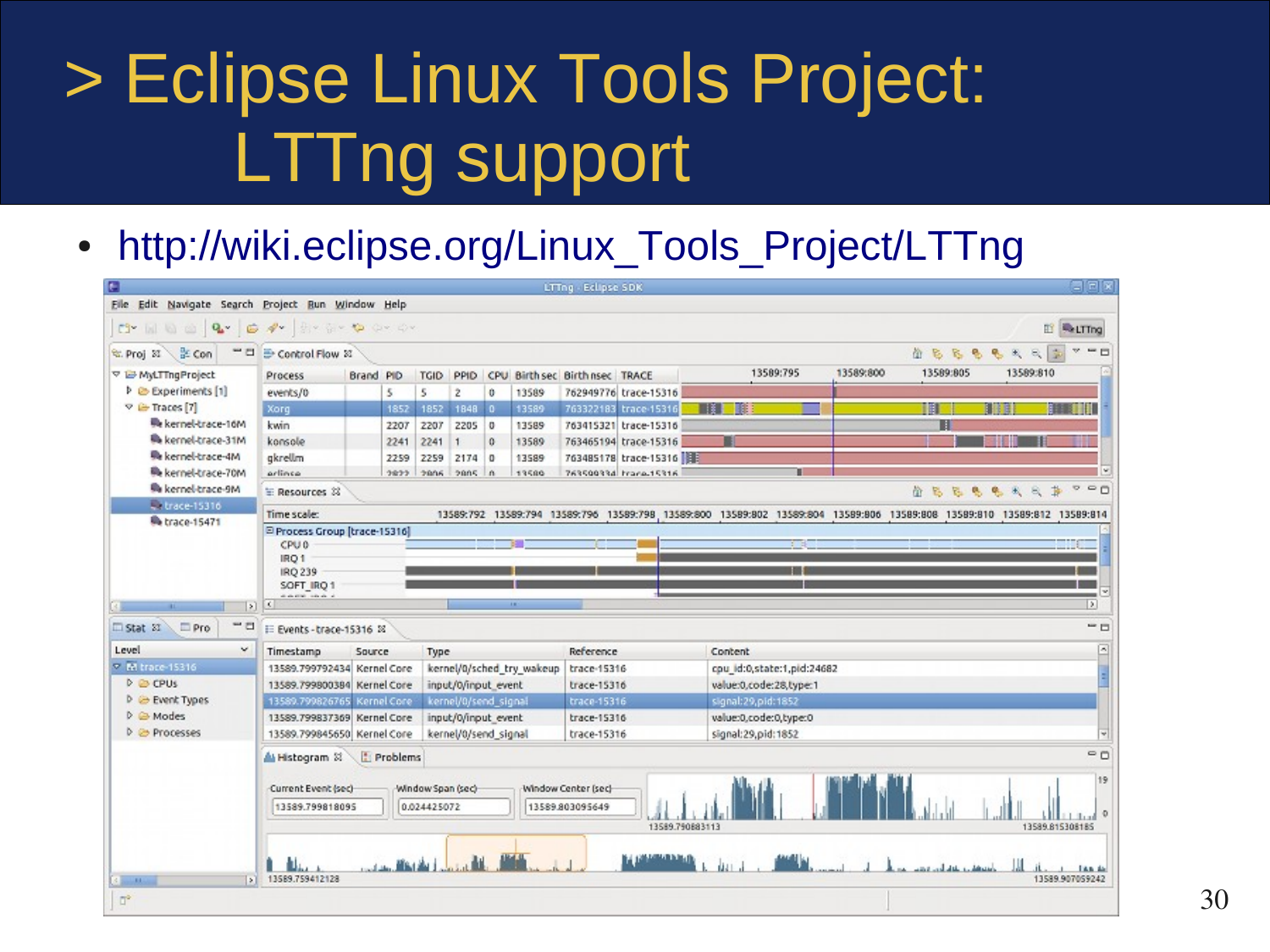#### > LTTV

|              | <b>Linux Trace Toolkit Viewer</b>                                                                                                                                                                                                                                                                                                                   |                                                     |      |      |             |               |                                                                                      |                                                                                                                        | $  \infty$                                  |  |  |  |  |
|--------------|-----------------------------------------------------------------------------------------------------------------------------------------------------------------------------------------------------------------------------------------------------------------------------------------------------------------------------------------------------|-----------------------------------------------------|------|------|-------------|---------------|--------------------------------------------------------------------------------------|------------------------------------------------------------------------------------------------------------------------|---------------------------------------------|--|--|--|--|
| File         | View Tools Plugins                                                                                                                                                                                                                                                                                                                                  |                                                     |      |      |             |               |                                                                                      |                                                                                                                        | Help                                        |  |  |  |  |
|              |                                                                                                                                                                                                                                                                                                                                                     |                                                     |      |      | $\bigoplus$ | $\Theta$      |                                                                                      | Q   ▲ ▼ ×   全全全国 D ∑ B I                                                                                               |                                             |  |  |  |  |
|              | Traceset                                                                                                                                                                                                                                                                                                                                            |                                                     |      |      |             |               |                                                                                      |                                                                                                                        |                                             |  |  |  |  |
| Ð            | Resource                                                                                                                                                                                                                                                                                                                                            |                                                     |      |      |             |               | 52540<br>101730325nz                                                                 | 22622<br>485402585n:                                                                                                   | 2270g<br>863074845n                         |  |  |  |  |
| ଛ            | Blockdev (22.0)                                                                                                                                                                                                                                                                                                                                     |                                                     |      |      |             |               |                                                                                      |                                                                                                                        |                                             |  |  |  |  |
|              | Blockdev (3.0)                                                                                                                                                                                                                                                                                                                                      |                                                     |      |      |             |               |                                                                                      |                                                                                                                        |                                             |  |  |  |  |
|              | CPUO                                                                                                                                                                                                                                                                                                                                                |                                                     |      |      |             |               |                                                                                      |                                                                                                                        |                                             |  |  |  |  |
|              | IRQ 1 [i8042]                                                                                                                                                                                                                                                                                                                                       |                                                     |      |      |             |               |                                                                                      |                                                                                                                        |                                             |  |  |  |  |
|              | IRQ 14 [ide0]                                                                                                                                                                                                                                                                                                                                       |                                                     |      |      |             |               |                                                                                      |                                                                                                                        |                                             |  |  |  |  |
|              | IRQ 15 [ide1]                                                                                                                                                                                                                                                                                                                                       |                                                     |      |      |             |               |                                                                                      |                                                                                                                        |                                             |  |  |  |  |
|              | IRQ 18 [uhci_hcd:usb2]                                                                                                                                                                                                                                                                                                                              |                                                     |      |      |             |               |                                                                                      |                                                                                                                        |                                             |  |  |  |  |
|              | inn an Letol<br>Process                                                                                                                                                                                                                                                                                                                             | Brand                                               | PID. | TGID |             | PPID CPU 2254 |                                                                                      | 2262:                                                                                                                  | 22702                                       |  |  |  |  |
| Ð            |                                                                                                                                                                                                                                                                                                                                                     |                                                     |      |      |             |               | 101730325nz                                                                          | 485402585nz                                                                                                            | 869074845n:<br>∸                            |  |  |  |  |
| ଛ            | su                                                                                                                                                                                                                                                                                                                                                  | UNBRANDED 4182 4182 4151 0                          |      |      |             |               |                                                                                      |                                                                                                                        |                                             |  |  |  |  |
|              | lttctl                                                                                                                                                                                                                                                                                                                                              | UNBRANDED 4183 4183 4182 0                          |      |      |             |               |                                                                                      |                                                                                                                        |                                             |  |  |  |  |
|              | lttd<br>Ittd                                                                                                                                                                                                                                                                                                                                        | UNBRANDED 4185 4185 1                               |      |      |             | Ω<br>Ω        |                                                                                      |                                                                                                                        |                                             |  |  |  |  |
|              | /bin/dd                                                                                                                                                                                                                                                                                                                                             | UNBRANDED 4186 4185 1<br>UNBRANDED 4187 4187 4176 0 |      |      |             |               |                                                                                      | <u> 1999 - Johann Barn, mars ann an t-Alban an t-Alban ann an t-Alban an t-Alban ann an t-Alban an t-Alban ann an </u> |                                             |  |  |  |  |
|              | /bin/su                                                                                                                                                                                                                                                                                                                                             | UNBRANDED 4188 4188                                 |      |      | 4151 0      |               |                                                                                      |                                                                                                                        |                                             |  |  |  |  |
|              | /usr/local/bin/ltt.ctl UNBRANDED 4189 4189 4188                                                                                                                                                                                                                                                                                                     |                                                     |      |      |             |               |                                                                                      |                                                                                                                        |                                             |  |  |  |  |
|              |                                                                                                                                                                                                                                                                                                                                                     |                                                     |      |      |             |               |                                                                                      |                                                                                                                        |                                             |  |  |  |  |
| $\mathbf{D}$ |                                                                                                                                                                                                                                                                                                                                                     |                                                     |      |      |             |               |                                                                                      |                                                                                                                        |                                             |  |  |  |  |
|              | {\me/pmf/tmp/trace-dd-hdc-hda/cpu_0), 0, 0, swapper, UNBRANDED, 0, 0x0, IRQ { major = 3, minor = 0, direction = 1                                                                                                                                                                                                                                   |                                                     |      |      |             |               |                                                                                      |                                                                                                                        |                                             |  |  |  |  |
|              | ome/pmf/tmp/trace-dd-hdc-hda/cpu_0), 0, 0, swapper, UNBRANDED, 0, 0x0, IRQ { device = 3145728, sector = 80207, size = 4096, what = 16908288, error = 0 }                                                                                                                                                                                            |                                                     |      |      |             |               |                                                                                      |                                                                                                                        |                                             |  |  |  |  |
|              | 2) pmf/tmp/trace-dd-hdc-hda/cpu_0), 4187, 4187, /bin/dd, UNBRANDED, 4176, 0x0, SYSCALL { device = 23068672, sector = 0, size = 0, what = 16842752, error = 0 }                                                                                                                                                                                      |                                                     |      |      |             |               |                                                                                      |                                                                                                                        |                                             |  |  |  |  |
|              | pmf/tmp/trace-dd-hdc-hda/cpu_0), 4187, 4187, /bin/dd, UNBRANDED, 4176, 0x0, SYSCALL { major = 22, minor = 0, direction = 0 }                                                                                                                                                                                                                        |                                                     |      |      |             |               |                                                                                      |                                                                                                                        |                                             |  |  |  |  |
|              | (pmf/tmp/trace-dd-hdc-hda/cpu_0), 4187, 4187, /bin/dd, UNBRANDED, 4176, 0x0, SYSCALL { device = 23068672, sector = 0, size = 0, what = 16842752, error = 0 }                                                                                                                                                                                        |                                                     |      |      |             |               |                                                                                      |                                                                                                                        |                                             |  |  |  |  |
|              | me/pmf/tmp/trace-dd-hdc-hda/cpu_0), 0, 0, swapper, UNBRANDED, 0, 0x0, IRQ { major = 22, minor = 0, direction = 0 }<br>in a contract the contract of the contract information of the contract of the contract of the contract of the contract of the contract of the contract of the contract of the contract of the contract of the contract of the |                                                     |      |      |             |               |                                                                                      |                                                                                                                        |                                             |  |  |  |  |
|              |                                                                                                                                                                                                                                                                                                                                                     |                                                     |      |      |             |               |                                                                                      |                                                                                                                        | $\blacktriangleright$ $\blacktriangleright$ |  |  |  |  |
|              |                                                                                                                                                                                                                                                                                                                                                     |                                                     |      |      |             |               | Time Frame start: 2254 S 101730325 s ns end: 2270 s 869074845 s ns Time Interval: 16 | $\frac{1}{x}$ s 13623345<br>$\frac{1}{2}$ s 767344520 $\frac{1}{2}$ ns<br>Current Time: 2258                           | 百ns                                         |  |  |  |  |
|              |                                                                                                                                                                                                                                                                                                                                                     |                                                     |      |      |             |               |                                                                                      |                                                                                                                        |                                             |  |  |  |  |
|              |                                                                                                                                                                                                                                                                                                                                                     |                                                     |      |      |             |               |                                                                                      |                                                                                                                        |                                             |  |  |  |  |

• Will be ported to LTTng 2.0 soon. 31